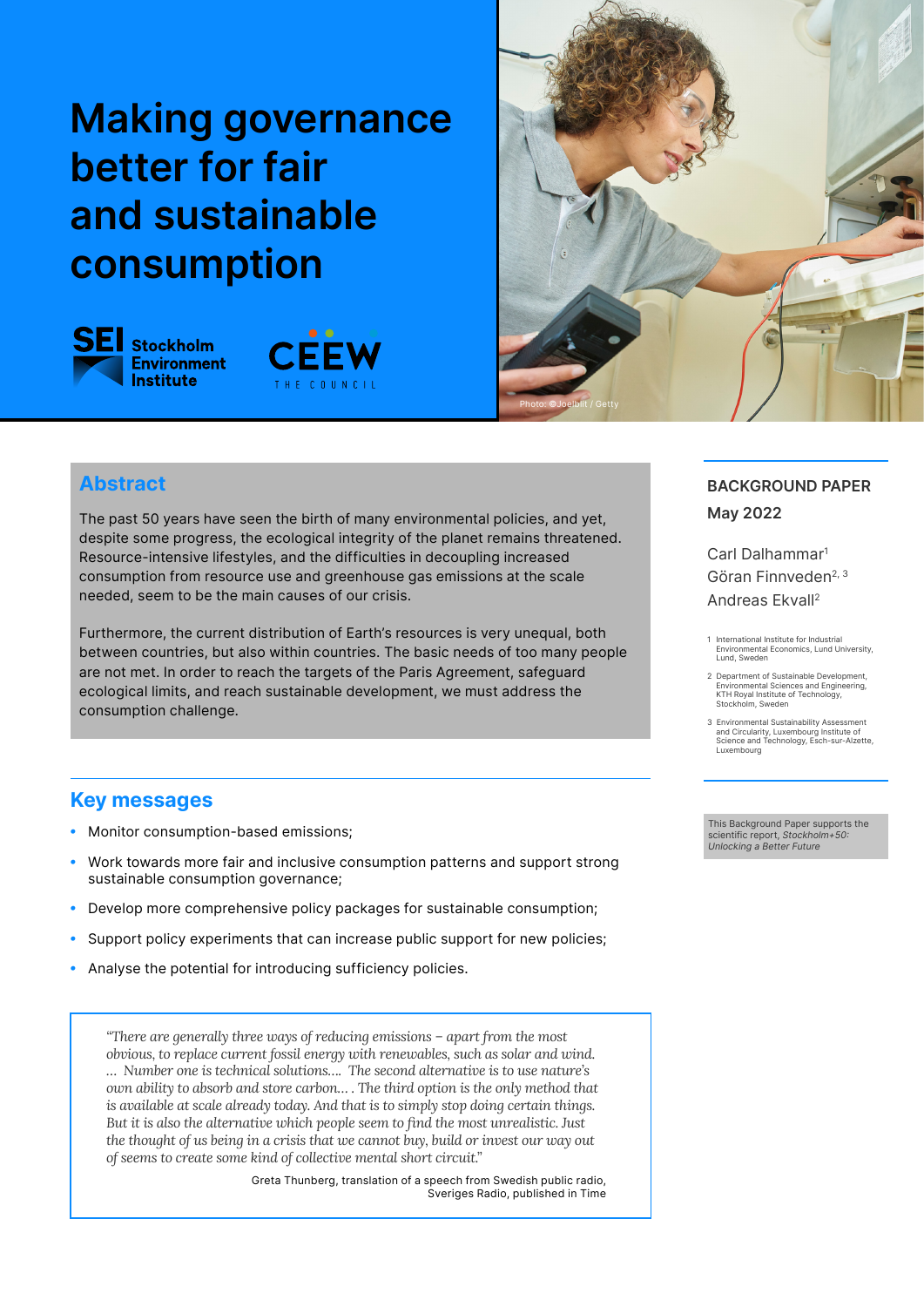#### **Introduction**

The birth of modern environmental policymaking arguably occurred in the 1960s and 1970s, with the introduction of the first modern environmental laws, such as the US Clean Air Act and several countries adopting national bans of dangerous substances such as DDT. Over the subsequent 50 years, further progress has been made in environmental policymaking. For example, industrial pollution has been cut in many countries due to new technologies and fuel standards, waste management has improved, and environmental taxes and carbon markets have been introduced. However, these policies have not been introduced everywhere, and the adopted policies have not been able to stop climate change or continued ecological deterioration (Steffen et al., 2015; Folke et al., 2020; IPCC, 2021), but merely mitigated the problems.

So far, "we have won a few battles but are losing the war", as the saying goes, since, on a global level, we are not on track to reach the targets of the Paris Agreement (IPCC, 2021) or to halt biodiversity loss (IPBES, 2019). Looking deeper at past successful policies, many of them have mainly targeted industrial pollution (e.g. Dalhammar, 2019). But there are also examples of consumption-based policies, for example taxes on fossil fuels and bans on incandescent light bulbs. Their effects have been modest, and there is a need for more progressive demand-side policy interventions (Isenhour and Feng, 2016).

We are at the stage where we need to engage with the consumption challenge. The ability to make changes in current lifestyles, especially in societies with high consumption levels, will determine whether we avoid the grimmest consequences of climate change (Akenji et al., 2021). In order to reach greenhouse gas emission levels that are in line with the Paris Agreement, technological development is most likely not enough: changes in consumption patterns are also needed (Akenji et al., 2021; Fauré et al., 2019a; Gore et al., 2020a; Larsson et al., 2022).

Of special relevance here are the consumption-based emissions of the wealthiest individuals. The emissions of the richest 1% of the global population account for more than twice the combined share of the poorest 50% (UNEP, 2020). The emissions from the poorest 50% of the EU population fell by an estimated 24% between 1990–2015, while the carbon emissions from the most affluent 10% of EU citizens grew by 3% (Gore et al., 2020b). A concern is that the remaining carbon budget – i.e. the remaining future carbon emissions available in order to meet the Paris targets – will mainly be used by the part of the world's population that already enjoy a high level of welfare if current trends continue are not changed (Kartha et al., 2020).

Current trends further indicate that the richest 1% may significantly increase their per capita consumption emissions until 2030 (Gore, 2021). Reaching the Paris targets is probably impossible without tackling emissions from the rich (Newell et al., 2021), as they are the ones mainly involved in "overconsumption", such as flying frequently, fuelling large yachts, heating and cooling multiple large homes and driving large cars. A recent study found that the percentage of the most frequent fliers – less than 1% of the world population – likely accounted for more than half of the total emissions from passenger air travel in 2018 (Gössling & Humpe, 2020). Interestingly, other studies indicate that many leisure flights are not very important for frequent flyers (Gössling et al., 2019).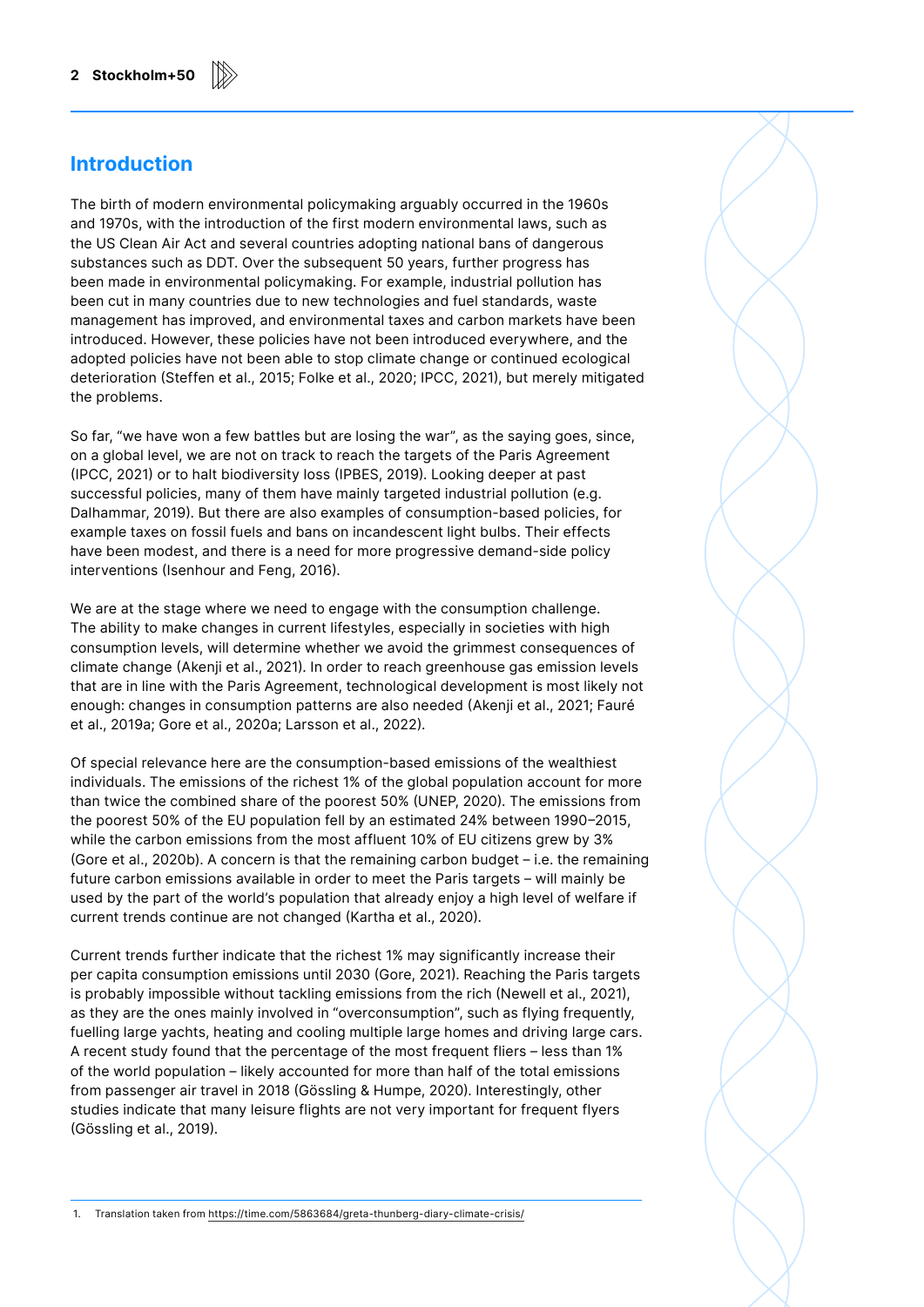Current trends also indicate a "displacement" of impacts. The global economic system relies on long supply chains, and production is fragmented across companies as well as across geographical space. Thus, products and services that are consumed in one country will cause environmental impacts in many other countries (Peters & Hertwich, 2009; Peters et al., 2011; Tukker et al., 2016, Isenhour & Feng, 2016).

A country's emissions of greenhouse gases can be measured in different ways, and a distinction is often made between (Tukker et al., 2020):

- *•* **territorial emissions**, where emissions within the geographical boundaries of the country are included, and
- *•* **consumption-based emissions** where emissions caused by the consumption within the country are included, irrespective of where they occur in the world.

Typically, high-income countries have larger consumption-based emissions than territorial emissions (Peters & Hertwich, 2008; Ivanova et al., 2016). As an example, the Nordic countries generally receive a high ranking in various sustainability indexes (e.g. Sachs et al., 2021). But if we look at Sustainable Development Goal (SDG) 12, "Responsible consumption and production", they are not performing very well when consumption-based environmental impacts are considered. Sweden is an example of this, as a majority of most types of environmental impacts from Swedish consumption occur abroad (Fauré et al., 2019b; Persson et al., 2019; see also Schmidt et al., 2019). This includes emissions of greenhouse gases, other air pollutants, use and emissions of hazardous chemicals, and use of materials and water. One exception is land use, where forestry products, construction materials and food products are the product groups, which use the largest amounts of land for Swedish consumption (Fauré et al., 2019b). "Hotspots" for non-domestic emissions include construction materials, food products, wholesale and retail services, motor vehicles, and machinery and equipment. Many of these impacts take place in Asian countries as well as within the EU (Fauré et al., 2019b).

Although the environmental impacts from Swedish consumption often occur outside Swedish borders, the majority of the "value added" takes place within Swedish borders (Persson et al., 2019). Both Swedish territorial and consumption-based greenhouse gas emissions have been decoupled from economic growth and have shown a decline since 2008, the first year available for consumption-based emission statistics (Palm et al., 2019; Swedish EPA, 2022). Although Swedish territorial emissions have decreased faster than consumption-based emissions, the reduction is not at a pace required by the Paris Agreement (c.f. Anderson et al., 2020).

A study of impacts of consumption in Finland showed similar tendencies: some decoupling is taking place domestically, due to development of low-carbon technologies and a shift in the consumption mix towards consumer goods/services with lower emissions. But these technological and structural changes have been counteracted by growing consumption expenditures, and more and more of the Finnish consumption-based emissions occur outside the country (Nissinen & Savolainen, 2019).

Current trends around the world are clearly unsustainable. On a global level, emissions of greenhouse gases are not decreasing at any significant pace (for recent trends, see IEA, 2021); biodiversity and ecosystem functions and services are deteriorating worldwide (IPBES, 2019); and for many of the SDGs, progress has been halted or reversed because of the global pandemic (UN, 2021). In this report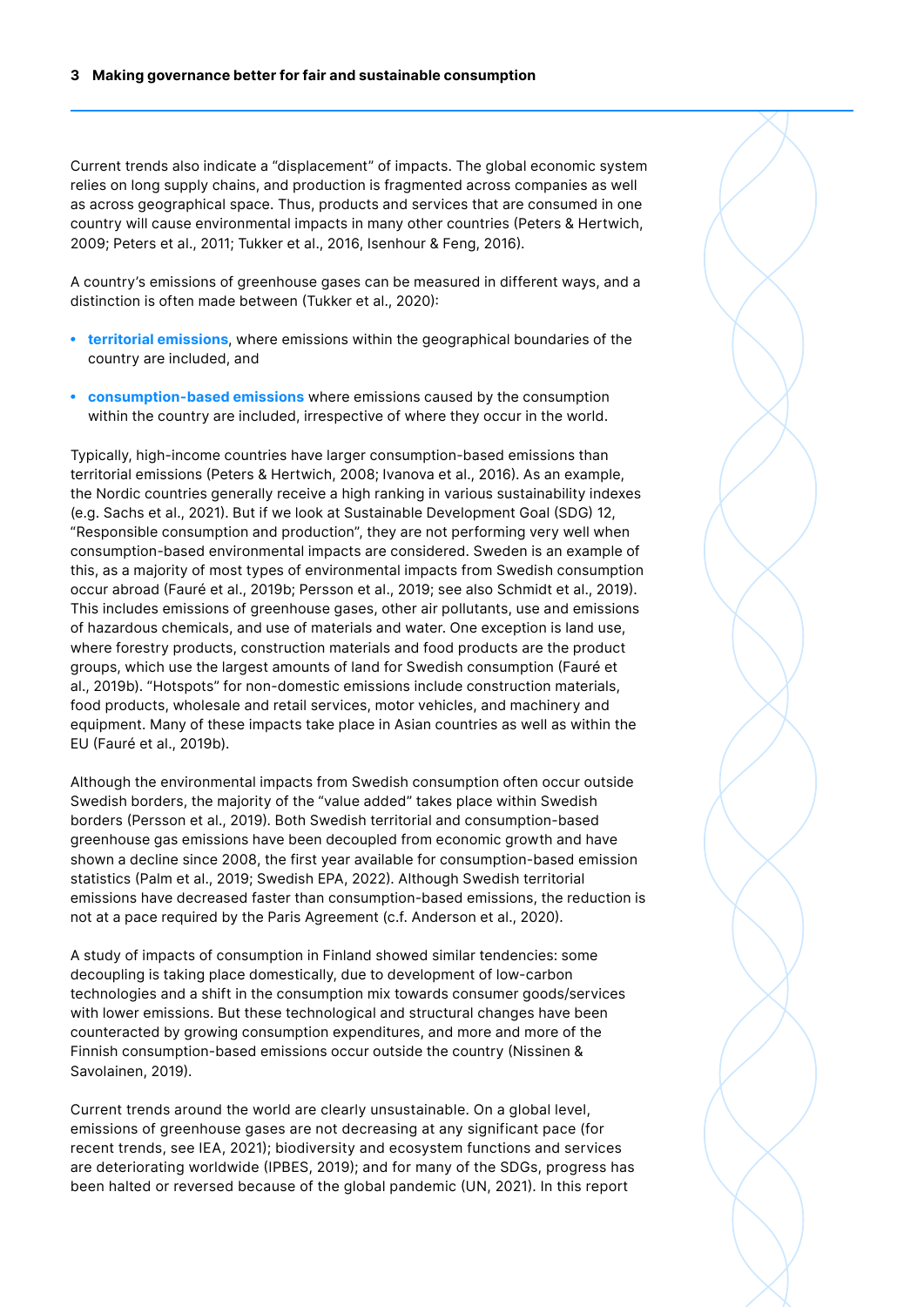we argue that governments must start addressing consumption-based emissions and consumption patterns.

In the following sections, we discuss the challenges related to decoupling and rebound effects (these concepts are explained below), and why the existing research shows that it will be hard to reach climate and biodiversity goals by relying only on new technologies and greater efficiencies. These are the main current strategies applied to support new consumption patterns under the current policy approach, often referred to as "green growth". This is followed by a discussion on why current consumption patterns are unfair from a distributional perspective.

We then examine some avenues for future policymaking: 1) measure consumptionbased impacts; 2) work towards more fair and inclusive consumption patterns. and support strong sustainable consumption governance; 3) develop more comprehensive policy packages for sustainable consumption, 4) perform policy experiments, and 5) analyze the potential for introducing so-called sufficiency policies.

#### **Green growth, decoupling and rebound effects**

"Green growth" has become a dominant political response to increasingly dire warnings about climate change and ecological breakdown (Dale et al., 2016). Most national governments, the EU, and several international organizations, such as the OECD, UNEP and the World Bank, advocate for green growth, though they are using different languages, definitions and approaches (Jänicke, 2012; Hickel & Kallis, 2020). Exactly what green growth is can be hard to define, but its essence is that – at least in theory – continued economic expansion (as measured by Gross Domestic Product, GDP) is compatible with, or can be made compatible with, our planet's ecology (Hickel & Kallis, 2020). If at all possible, such developments require groundbreaking technological advancements. A UNEP document from 2011 spells out the challenge:

*"The central challenge… is to decouple growth absolutely from material and energy intensity"* 

(UNEP, 2011, p. 15).

The term decoupling refers to breaking the link between "environmental bads"and "economic goods". When GDP growth coincides with absolute reductions in emissions or resource use, it is denoted as **absolute decoupling. Relative decoupling** describes a situation where environmental impacts are still increasing, but where the increase is less than the simultaneous increase in GDP growth. In our current situation, relative decoupling is not enough: we need absolute decoupling. Furthermore, the absolute decoupling needs to be large enough to reach emission reductions in line with the Paris Agreement (cf. Anderson et al., 2020).

In a recent literature review, Haberl et al. (2020) reported that the decoupling rates that are observed in some countries are far from the large and rapid absolute reductions of resource use and greenhouse gas emissions that are needed. They concluded that decoupling needs to be complemented by sufficiency-oriented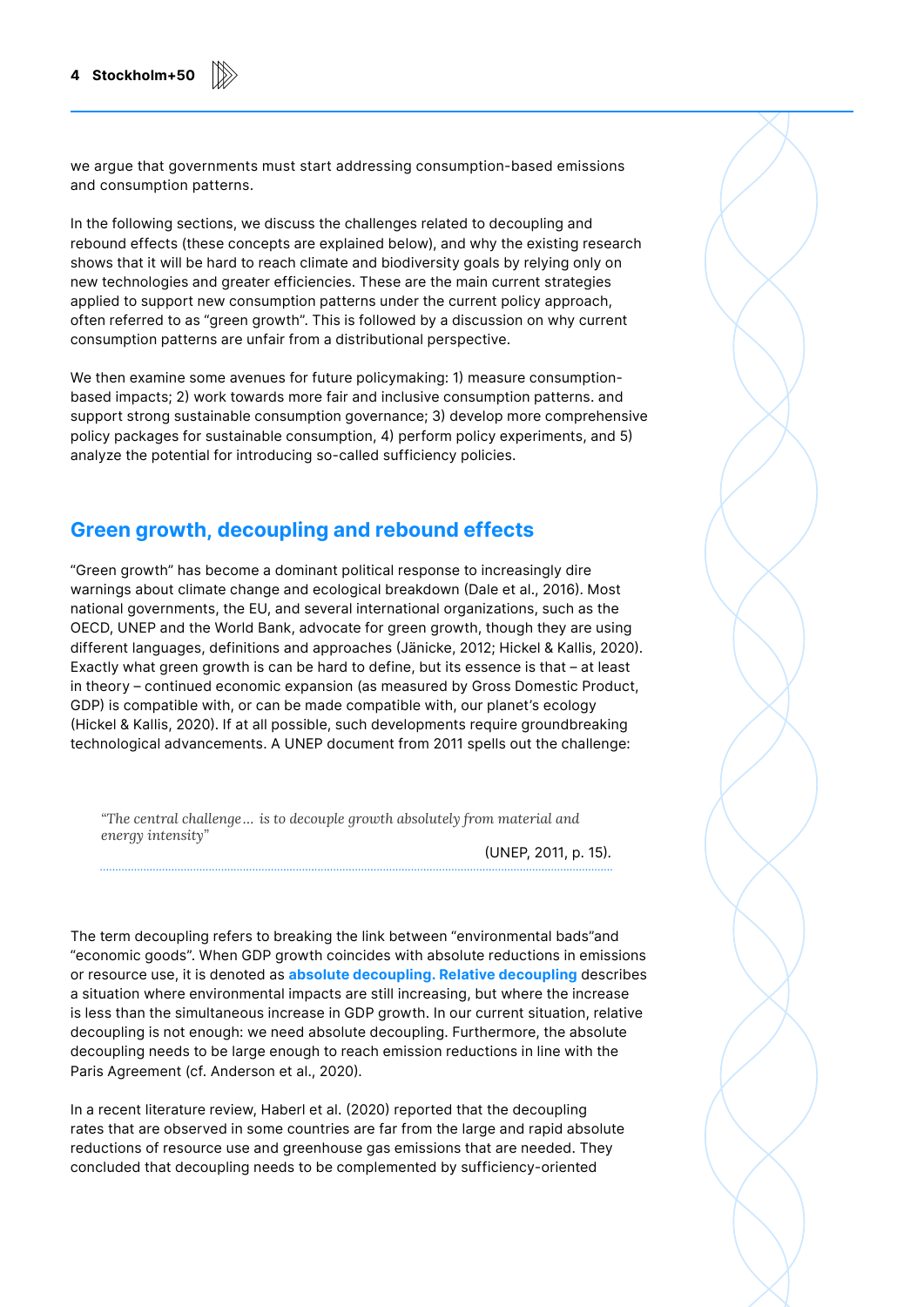strategies. Hickel and Kallis (2020) also found that empirical projections show no absolute decoupling at a global scale, even under highly optimistic conditions. They therefore questioned the wisdom of green growth as a viable sustainability strategy. Parrique at al. (2019) came to similar conclusions (p. 4):

*[N]ot only is there no empirical evidence supporting the existence of a decoupling of economic growth from environmental pressures on anywhere near the scale needed to deal with environmental breakdown, but also, and perhaps more importantly, such decoupling appears unlikely to happen in the future.*

They also provided some explanations for the lack of absolute decoupling and why environmental impacts often do not decrease on the level expected (Parrique et al., 2019). Examples include:

*•* **Rebound and other indirect effects.** Efficiency improvements are often partly or totally compensated by a reallocation of saved resources and money (Zink & Geyer, 2017) to either more of the same consumption or by increasing other types of consumption. For example, using a fuel-efficient car more regularly is often referred to as a direct rebound effect, and other high-impact acts of consumption, such as buying flight tickets with the money saved from buying a fuel-efficient car, an indirect rebound effect.

Rebound and other indirect effects can also generate structural changes in the economy that induce changed consumption. For example, more fuel-efficient cars reinforce a car-based transport system at the expense of greener alternatives, such as public transport and cycling.

In parallel to economic rebound effects, time and space rebound effects can occur. For example, if efficiency improvements save time, this "saved time" may be used in different ways that can have environmental impacts. Other types of indirect effects also can cause both positive and negative impacts; for example, induction occurs when the use of an application or product stimulates increased use of other products or services that may have beneficial or destructive environmental impacts (c.f. Börjesson Rivera et al., 2014).

- *•* **Problem shifting**. Technological solutions to one environmental problem can create new ones or exacerbate others. For example, the production of private electric vehicles puts pressure on resources such as lithium, copper and cobalt (e.g. Xu et al., 2020); the production of biofuel raises concerns about land use such as deforestation (e.g. ECOFYS et al., 2015); and while nuclear power generation is often considered "clean and renewable", it produces nuclear risks and logistic concerns regarding nuclear waste disposal (e.g. Feiveson et al., 2011). Even if the total environmental impacts often are lower with new technological solutions, they are not eliminated and may take new forms (Luderer et al., 2019).
- *•* Limited potential of recycling. In general, recycling saves energy and resources and leads to decreased environmental impacts (e.g. WRAP, 2010). But recycling rates are currently low and recycling processes generally still require energy and virgin raw materials. Most importantly, recycling is limited in its ability to provide resources for an expanding material economy. total environmental impacts often are lower with new technological solutions, they are not eliminated and may take new forms (Luderer et al., 2019).
- *•* **Limited potential of recycling.** In general, recycling saves energy and resources and leads to decreased environmental impacts (e.g. WRAP, 2010). But recycling rates are currently low and recycling processes generally still require energy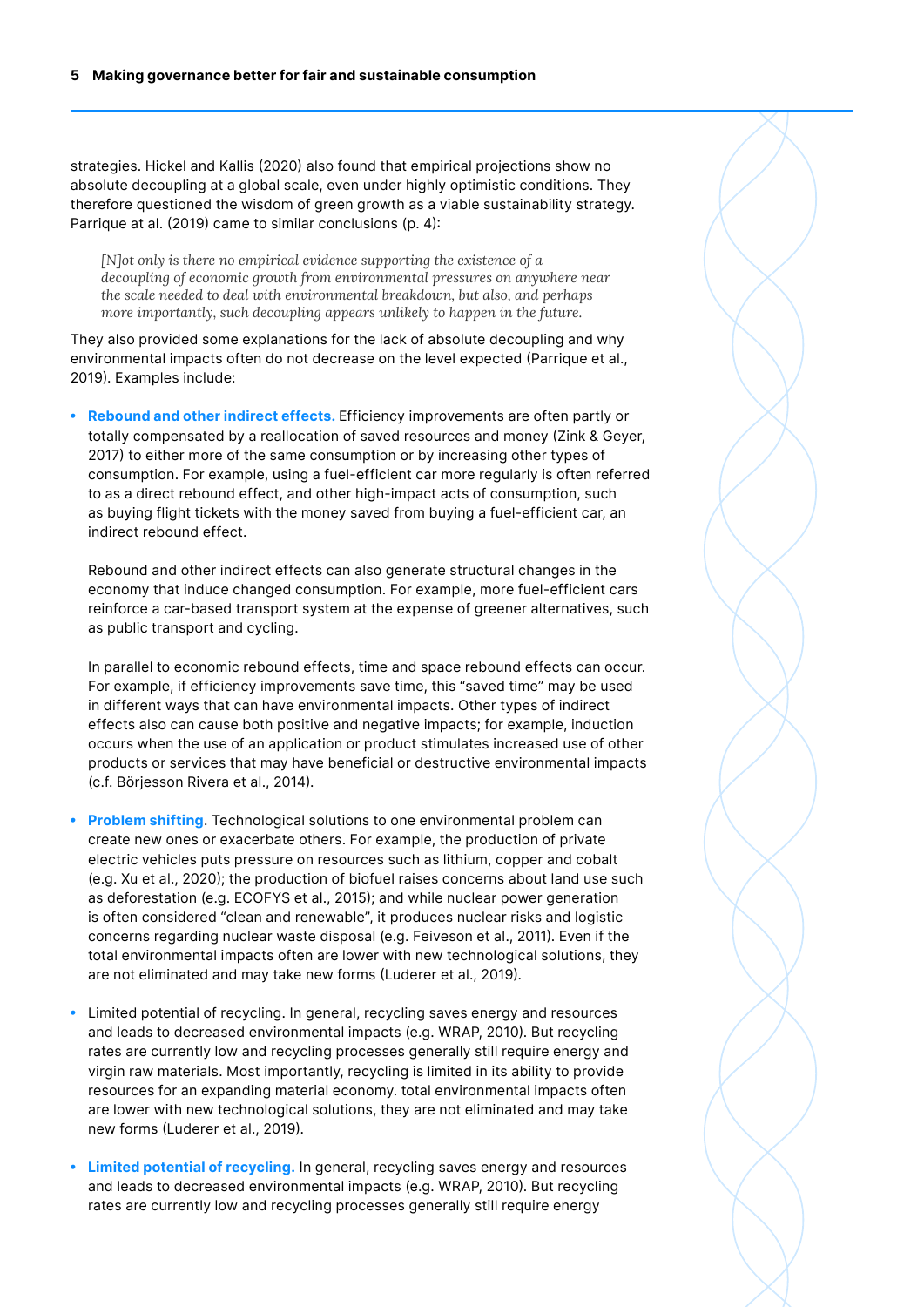and virgin raw materials. Most importantly, recycling is limited in its ability to provide resources for an expanding material economy.

The literature contains few or limited examples where increased economic growth measured as increased GDP has been compatible with decreased emissions on the scale necessary for the Paris Agreement. On the other hand, there are also no or limited examples where "no-growth" or "degrowth" economies have been compatible with sustainable development. Changing society to a sustainable path implies an unprecedented challenge that will require new solutions.

The concept of "agrowth", which can be understood as being agnostic and indifferent to GDP growth, is proposed as an alternative to unconditional anti- and progrowth strategies (see e.g. van den Bergh, 2018). There is increasing consensus that GDP is a rather imperfect indicator for measuring human welfare. As noted by van den Bergh (2018):

*The literature on growth-versus-climate shows that theoretical and empirical support for both green growth and anti-growth is weak. Both strategies are risky and do not provide sufficient guarantee for managing climate change or other sustainability challenges.*

Thus, an "agrowth" mindset, focusing on policies promoting sustainability and enhancing human welfare, rather than an unproductive focus or debate on the policies' implications for economic growth, could depolarise the growth debate and increase popular support for sustainability policies.

#### **A fair "consumption space"**

The world is thus facing a double consumption-related challenge: Rich people in both developed and developing countries need to change consumption patterns towards less resource-intensive and carbon-intensive lifestyles, while basic needs are currently not met for many poor people (Raworth, 2018).

The unequal distribution of resources within countries and between countries must be brought up as part of the discussion on how to divide our remaining carbon budget and the (future) access to resources. The challenge is further complicated by the fact that the growth of developing nations should not exceed the capacity of the planet, creating a dependence on green development or green technologies.

The pandemic may worsen current inequalities; it has already led to increasing poverty and widening inequality in several countries and regions (Sanchez-Paramo et al., 2021). While extreme events like pandemics can catalyse social change (e.g. Cohen, 2020), businesses and banks are already promoting a return to "normal". Policymakers need to ensure that the pandemic and recovery packages contribute to a sustainable consumption transition and do not widen economic inequalities. The "old normal" has not been equitable and sustainable – nor does it take into account the future.

Ultimately, ecological limits must be respected (UNEP, 2021). When the carrying capacity of ecological systems is transgressed, the resources and ecosystem services that future generations can enjoy will be limited – locally, regionally, nationally and globally. The actions of contemporary generations are therefore limiting the possibilities of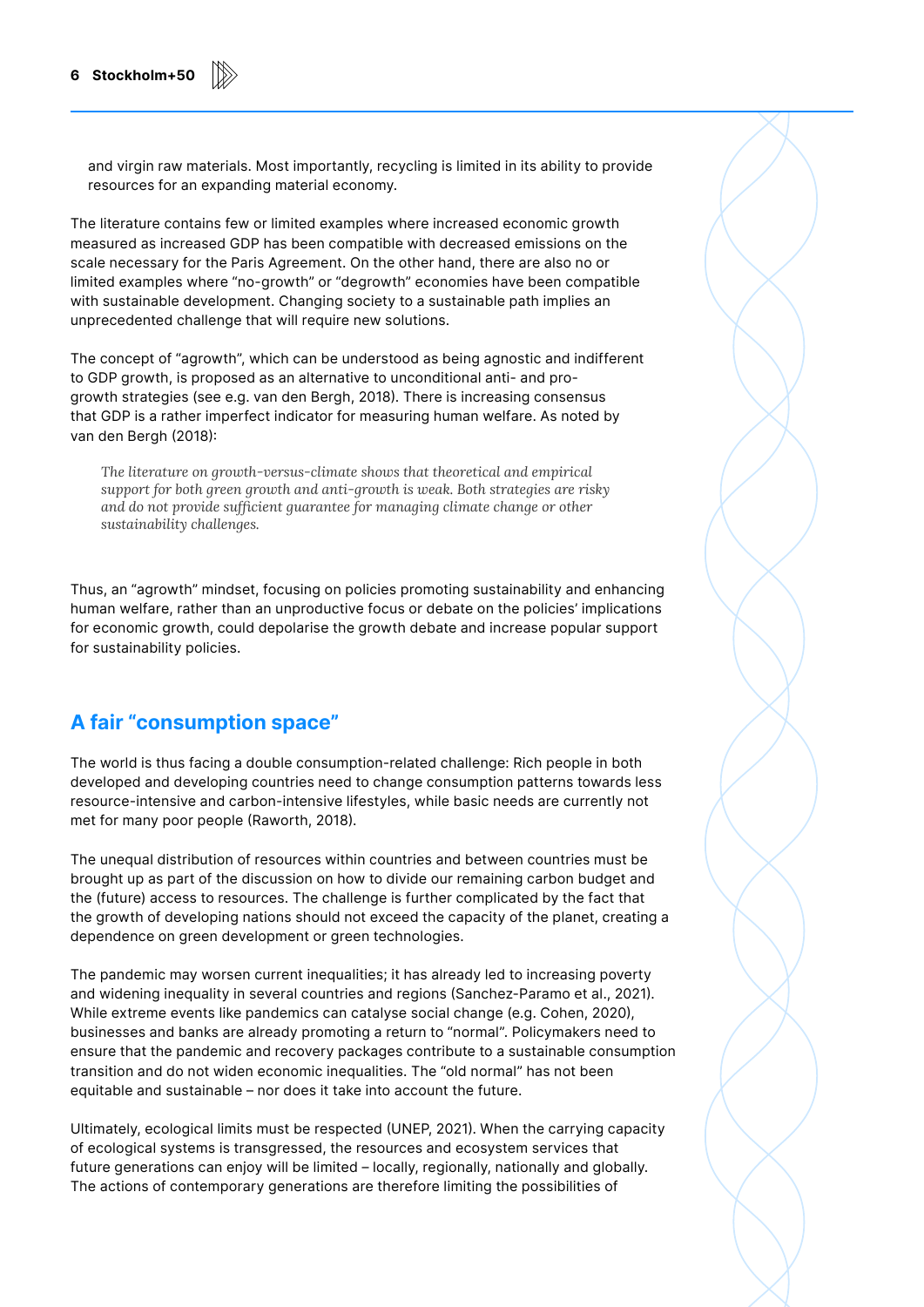future generations to consume. The case could then also be made that societies should prepare for future scenarios with less economic growth, as such a future may happen whether we intentionally adopt that goal or not (see also the discussion from Svenfelt et al., 2019). Various triggers, such as pandemics or extreme weather events that lead to supply bottlenecks and resource scarcity, may also cause changes to the current global economic system.

Scenario research indicates that only scenarios that combine technology development with more substantial behavioural changes can ensure that the targets of the Paris Agreement are met (e.g. Akenji et al., 2021; Fauré et al., 2019a; Hertweck et al., 2021; Larsson et al., 2022; see Figure 1). Forecasted efficiency improvements will not be enough to reach climate targets (Bjørn et al., 2018).

A narrow anthropocentric focus, where nature is perceived as a service or resource, neglects that the well-being of humans is dependent on nature and the services provided. One potential way forward is to reconcile ecological limits with social aspirations: a safe space for humanity is where all people can consume enough goods and services to live a decent life without exceeding ecological limits; for instance, in accordance with the idea of Doughnut economics proposed by Raworth (2018), among other concepts proposed in the academic literature, such as Consumption Corridors (cf. Fuchs et al., 2021). The SDGs can also be seen as expressions of a will to create a space that should be built by development.

A decent life for everyone while staying within ecological limits requires changes of consumption patterns that threaten or are beyond those limits. The low-hanging fruit is to alter consumption patterns of rich people in developed and developing countries. Strategies to achieve this can include choosing or changing products and services with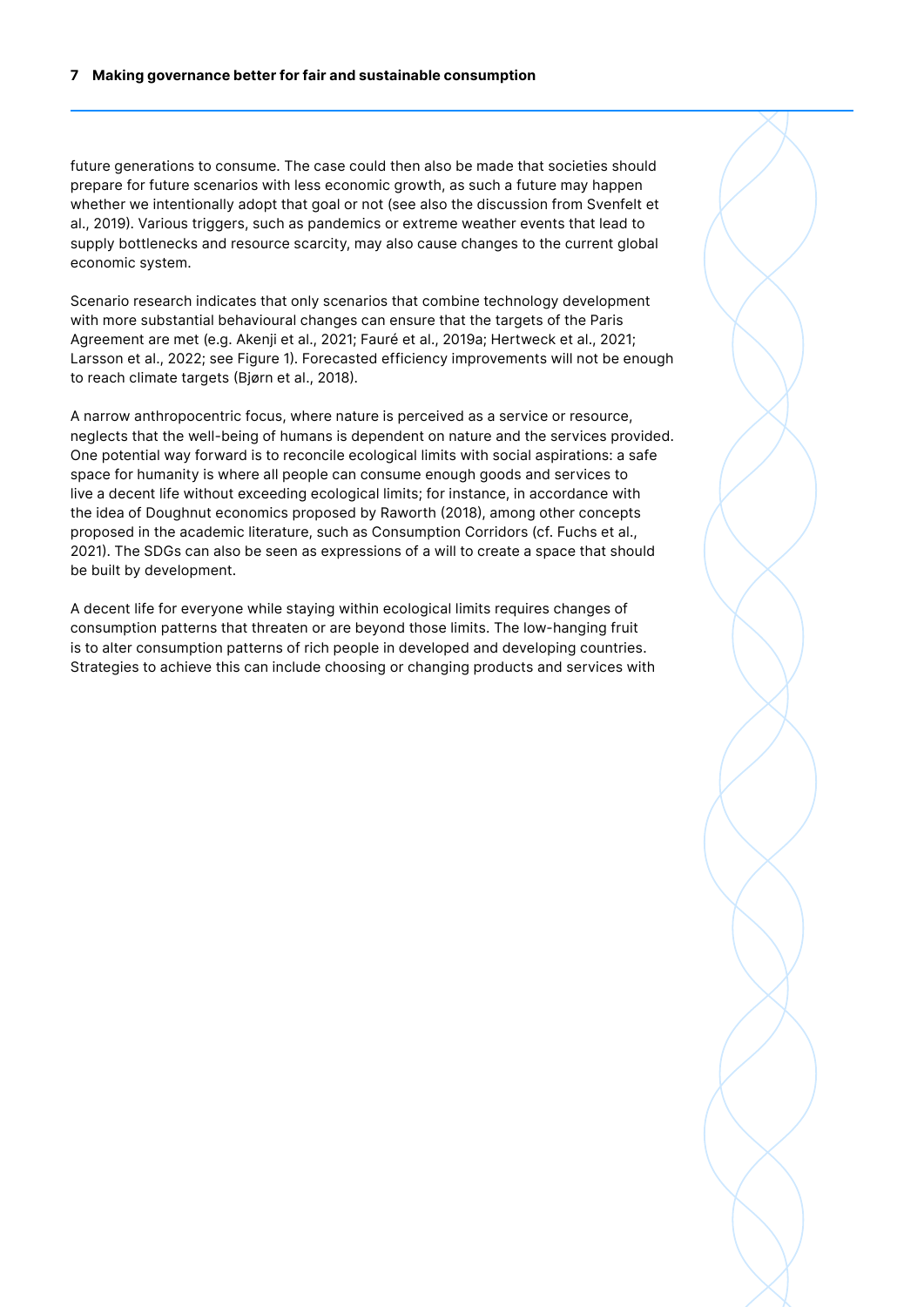

*Figure 1: Four different scenarios for carbon dioxide emissions from Swedish consumption in 2050. The scenarios illustrate four different sustainability strategies: For climate, the target was set at 0.82 tonnes CO2/capita and year, corresponding to a 92 % reduction from current emissions. While this change is possible, it requires significant changes in technology as well as consumption practices, including a complete phase out of fossil fuels, changed diets and reduced travelling. Source: Fauré et al., 2019a.*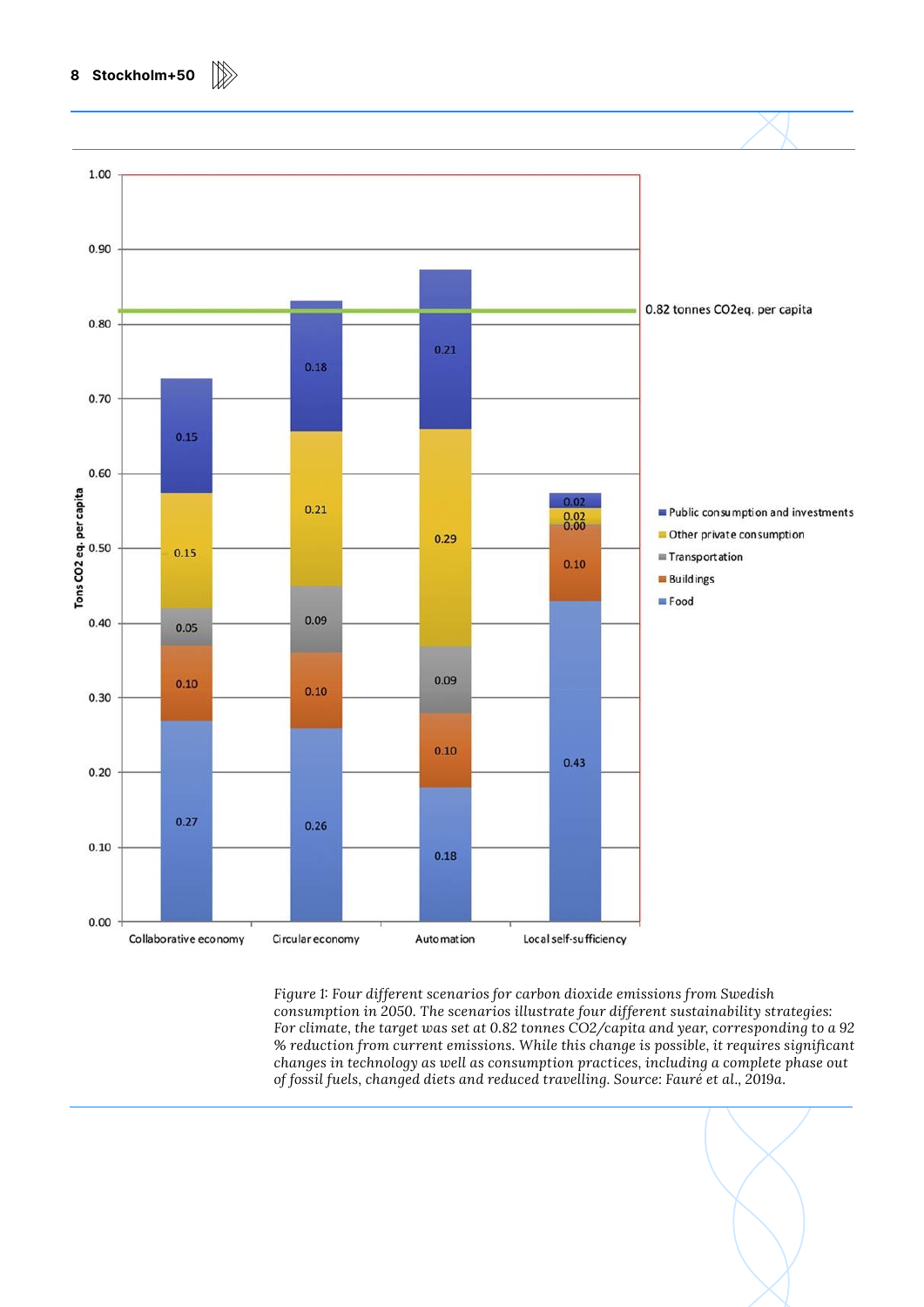high emission intensity towards low emission intensity. It can also include lower levels of consumption.

Modifications of consumption patterns may lead to significant greenhouse gas emission reductions. For example, a recent Swedish study (Carlsson Kanyama et al., 2021) looked at consumption changes in three areas: food, holiday travel and furnishing. By shifting expenditures to more sustainable alternatives, overall emissions could be reduced by almost 40% in these three consumption areas alone. From a mitigation perspective it is also interesting that the reductions could be made within a short time frame, without requiring any expensive investments by households. Recent literature reviews show that a range of changes in consumption patterns can make significant reductions of consumption-based emissions (Ivanova et al., 2020). Scenario studies show that these can be combined with a reasonable level of welfare and low unemployment in developed countries, leading to a more economically equal society; this increased equality could itself have welfare-enhancing implications (Victor, 2010, 2012).

While reducing environmental impacts is a key objective of sustainable development, so is ensuring basic needs for all. Poverty must be reduced, and basic needs in terms of food, water, health services, housing, etc., must be secured for people in both developing and developed countries. Reducing inequalities is one of the SDGs and is also necessary in order to reach other goals. As noted above, the pandemic has increased poverty, but even before the pandemic, there were signs of increased poverty and hunger due in part to increasing conflicts and to climate change (UN, 2021).

#### **The need to measure and address consumption-based emissions**

Measuring consumption-based emissions is not enough. We also need strategies to reduce them. Doing so will help address other impacts of consumption.

Domestic resource use and domestic greenhouse gas emissions only tell part of the story of our environmental impacts. The research on consumption-based emissions is now progressing rapidly, and this development should be supported. Furthermore, governments should start to integrate this knowledge in their analyses and decisionmaking processes.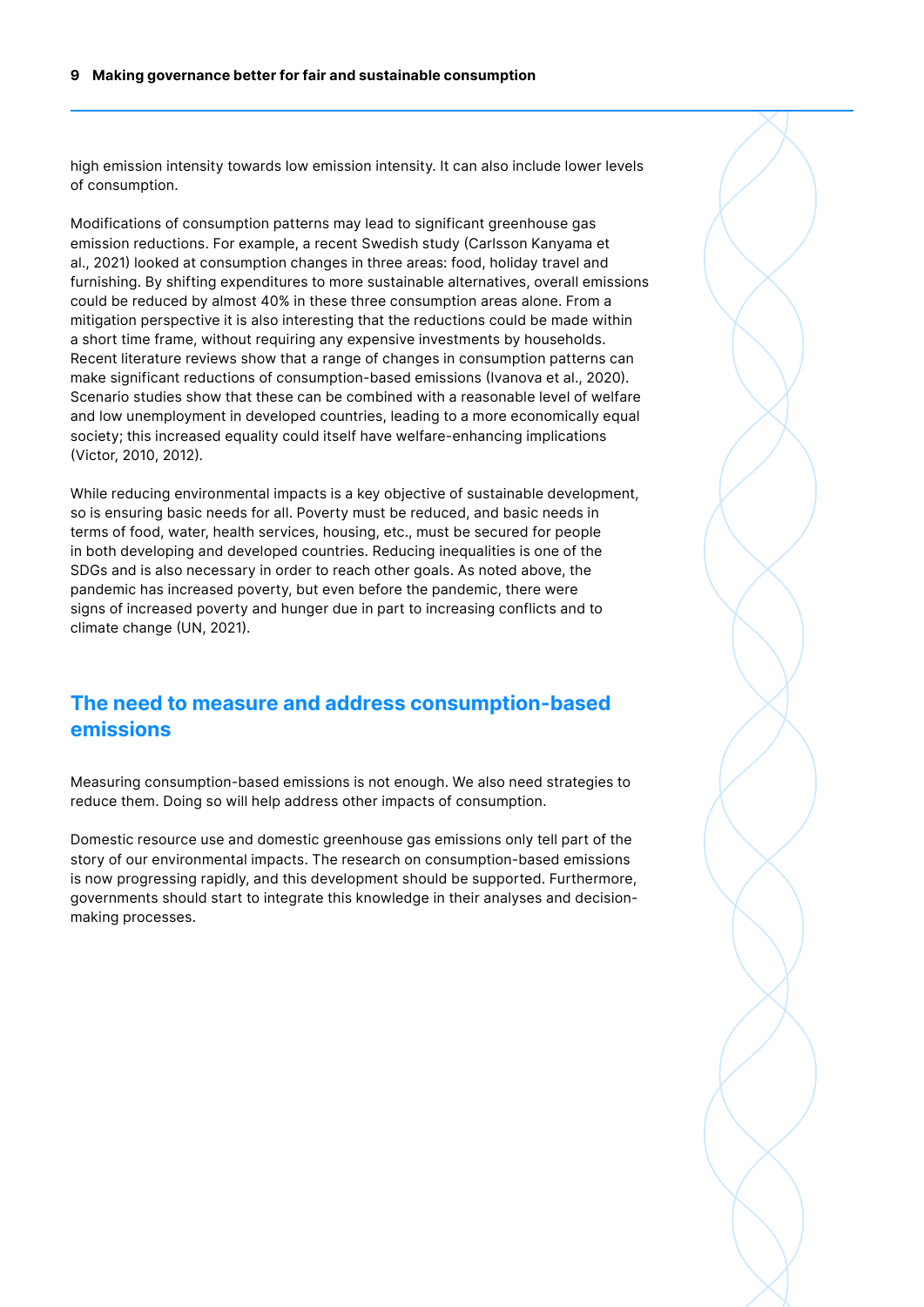As an example, Sweden has set a so-called Generational Goal for "a society in which the major environmental problems in Sweden have been solved … without increasing environmental and health problems outside Sweden's borders" (Swedish EPA, n.d.). The Swedish authorities and funding agencies have also promoted research on these issues, for instance by supporting the PRINCE project, which aims to provide a better picture of the environmental impacts of Sweden's consumption (see [https://www.](https://www.prince-project.se/) [prince-project.se/\)](https://www.prince-project.se/).

Having better data on consumption-based emissions is a first step towards more action. Among potential benefits and uses of the data are:

- *•* Better knowledge on "hot spots" e.g. products and supply chains associated with large impacts – can allow for political priorities and policies reducing the impacts;
- *•* The development of better indicators for environmental policymaking;
- *•* Improved understanding of supply chains and their environmental impacts;
- *•* Data provides a basis for engaging stakeholders along supply chains;
- *•* Guidance for support structures, e.g. technology transfers to regions with pollutionintensive industries;
- *•* Better knowledge about products and services with lower emissions, which can serve as a basis for developing policies, aiming at shifting consumption from high emissions consumption to low emission consumption.

Research has highlighted the importance of public consumption and investments (Palm et al., 2019). One policy area of high relevance is therefore public procurement. For instance, public procurement is important for new infrastructure and buildings and vehicles. Requirements for buildings materials can drive technological development. Other examples include products such as food and furniture, which both public and private consumers buy.

#### **Towards strong sustainable consumption governance: incorporating sufficiency perspectives**

If modelling research indicates that we need both technological advancements and behaviour change to stay within ecological limits (e.g. Alfredsson et al., 2018), the question is what kind of behaviour change is needed? Akenji et al. (2021) discuss three categories of consumer behaviour changes (see also Font Vivanco et al., 2016), also used in this report: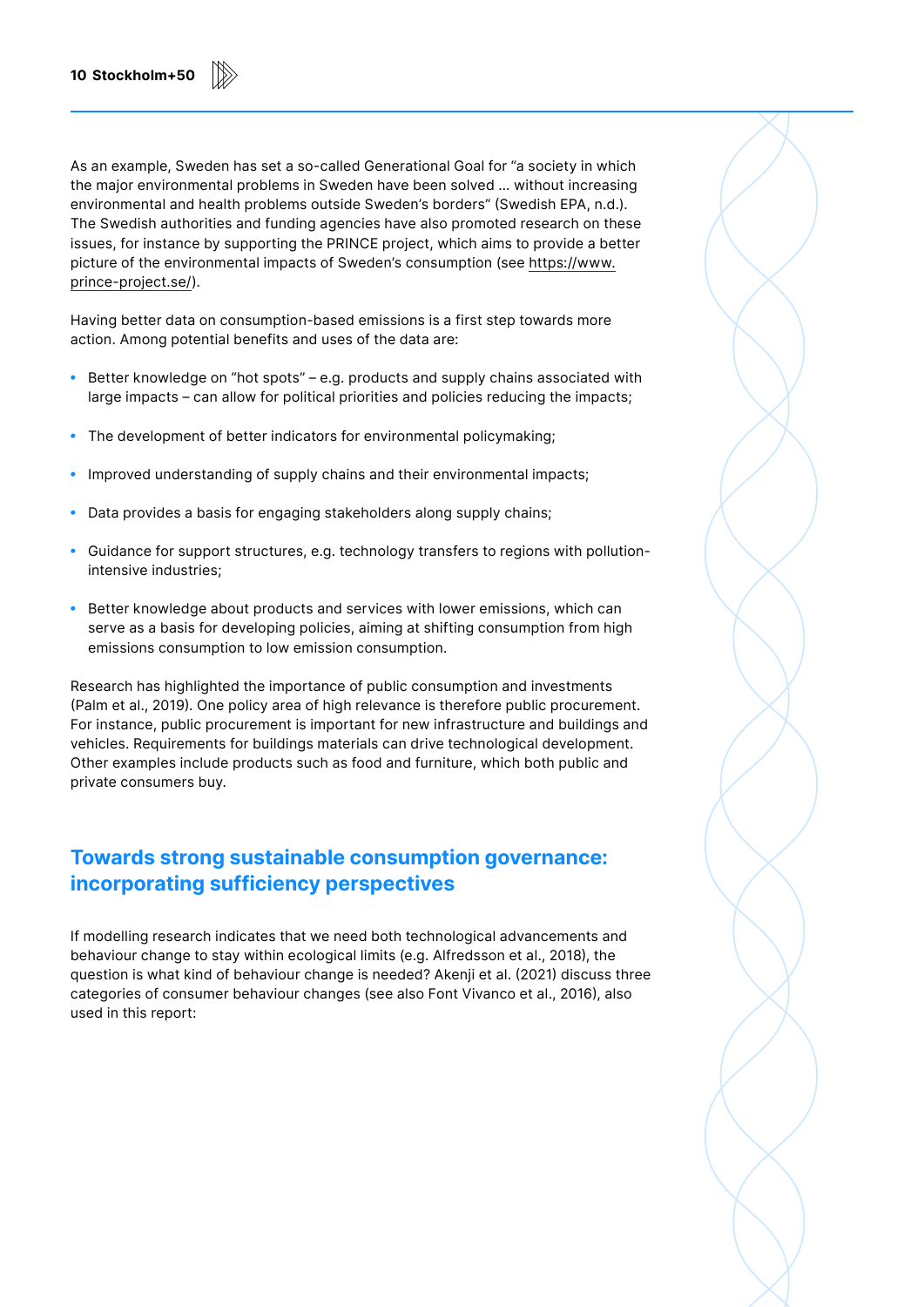- *1.* **Absolute reductions in high-impact consumption**, such as flying and driving less, avoiding food products with large emissions, or opting for smaller offices;
- *2.* **Modal shifts** towards more sustainable options, such as switching from driving private cars to using public transport or biking;
- *3.* **Efficiency improvements**, such as shifting to electric cars, using more energyefficient products, buying eco-labelled products.

Policymakers tend to favour the seemingly obvious solution: efficiency improvements. They seem to be the easier "sell"; they seemingly require limited changes in lifestyles and behaviour. They may even save some money for the consumer; for example, it may be cheaper in the long run to own an energy-efficient product or drive an electric car. This is also the traditional strategy advocated in policymaking related to sustainable consumption: promoting a type of "greener consumption" that relies on rational consumer choices and is based on traditional ideas of consumer integrity. Relevant policy approaches can then include green taxes, more consumer information and eco-labelling (Mont & Dalhammar, 2005). The results of such approaches are likely to be modest, as they do not address rebound effects, nor do they question current consumption patterns.

Modal shifts usually require greater behavioural changes. They require individuals to change their way of living, at least to some extent, which may require some time and effort. However, they do not necessarily address rebound effects and new impacts from changed behaviour. For instance, if people work from home and move more of their meetings online, which saves travelling and associated impacts, they also might choose to live in larger houses, farther from work, which can increase urban sprawl and lead to more driving for shopping, dropping kids at school, and other activities (Malmaeus et al., 2021). Behavioural changes might require more or less money, time and space; need special equipment; or shift the way household members use their homes or surroundings. Depending on the behavioural change, it can lead to both positive or negative rebound effects, meaning that the environmental impacts can increase or decrease (Eggestrand & Svenfelt, 2020).

Absolute reductions of high-impact consumption need to be discussed as well (cf. Alcott, 2010). Adopting policies to incentivize people to fly less, avoid car ownership, and reduce working time are examples of such strategies. This is what is sometimes labelled as a "sufficiency" approach: consumption should respect certain limits (Callmer & Bradley, 2020).

We argue that past governmental policies for sustainable consumption have primarily aimed at efficiency improvements and, to a lesser extent, modal shifts. However, policies that aim at modal shifts have often provided weak incentives for change. As an example, many cities that have invested in public transport still see an uptick in car ownership, as car ownership is still supported through various policies that range from planning of infrastructure to tax schemes that support company cars.

However, examples also exist of stronger policies aiming at reductions. These include taxes on fossil fuels, emissions of carbon dioxide, and air travel. None of these have been enough to put societies on a sustainable path.

We therefore characterize these past policies as **weak sustainable consumption policy** (see also Lorek & Fuchs, 2013). **Strong sustainable consumption policy** will be necessary to stay within ecological limits; such policies simultaneously incentivise efficiency improvements, modal shifts, and absolute reductions in consumption levels.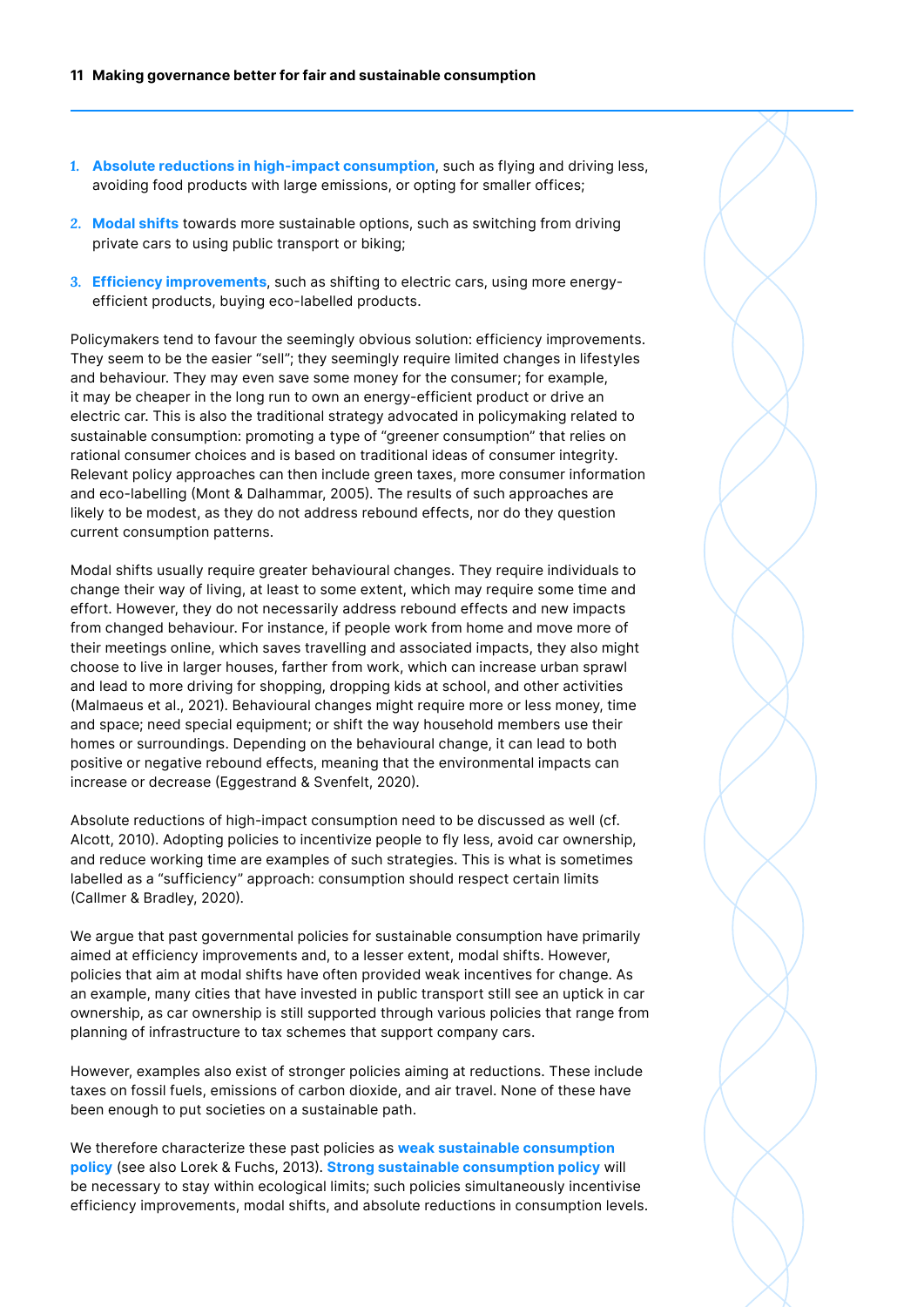While it is easy to outline why this is necessary, the political challenges involved in adopting such policies are large. Yet our time is now up: the next decade is going to determine if we can reach the Paris Agreement targets, but also show if we can effectively address the resource challenges we face (UNEP, 2021). This year's meeting to mark the anniversary of the 1972 Stockholm meeting, Stockholm+50, provides an opportunity to kickstart such discussions.

There is no shortage of proposals in the literature on sufficiency-oriented policies. They range from labour-related policies such as reduced working hours (Coote, 2018), to green taxation targeting luxury goods (Mastini & Rijnhout, 2018), to personal carbon allowances where individuals are assigned an individual carbon "quota" (Fuso Nerini et al., 2021) as a way of enforcing consumption limits (Alcott, 2018).

Another approach that is stronger is "choice editing" through different types of bans, for example, by phasing out fossil fuel cars, banning certain hazardous chemicals in manufacturing or products, or removing products from the market that have poor energy performance. Additional "sufficiency" approaches include freezing all new road building projects; taking stronger measures to discourage private car use; stopping airport expansion; banning short-haul flights; and keeping oil in the ground. Alreadyestablished economic policy instruments such as taxes can be differentiated based on products' environmental footprints (Akenji et al., 2021).

Despite all the attention given to the climate challenge, the "appetite" for new, progressive policies seems limited (Nordhaus, 2019), and in order for governments to be able to adopt such policies, trust between citizens and governments is a necessary foundation (for the example of green taxes being easier to implement in societies with high trust, see Fairbrother et al., 2019). Also, perceptions of fairness in particular and of effectiveness are associated with higher public acceptance of policy instruments for, say, aviation policy measures aiming at reduced climate impact (Larsson et al., 2020). We now see emerging signs that new policies are becoming a bit more radical, such as those reported by Akenji et al. (2021):

- *•* Governments setting end dates for selling fossil fuel cars;
- *•* Cities banning some fossil fuel vehicles and deciding against airport expansions;
- *•* Cities experiencing problems with mass tourism taking actions to curb tourism levels;
- *•* Governments assigning parts of oceans as conservation areas;
- *•* Cities encouraging employees to reduce working time as an alternative to raised salaries (e.g. Larsson et al., 2021).

These policies signal a change in direction. They also aim to bring about well-being for citizens, since they often have different types of side-effects as well. Thus, a tradeoff is not necessary between improved well-being and less consumption.

Policy experiments can be used to test and learn about new consumption behaviour. They also can be a way of creating trust and identifying unexpected side effects. One example of a large-scale policy experiment is the congestion-charging experiment in Stockholm, performed for seven months followed by a referendum (Gullberg and Isaksson, 2009). Public opinion changed during the trial and the results of the referendum gave support for the congestion charges.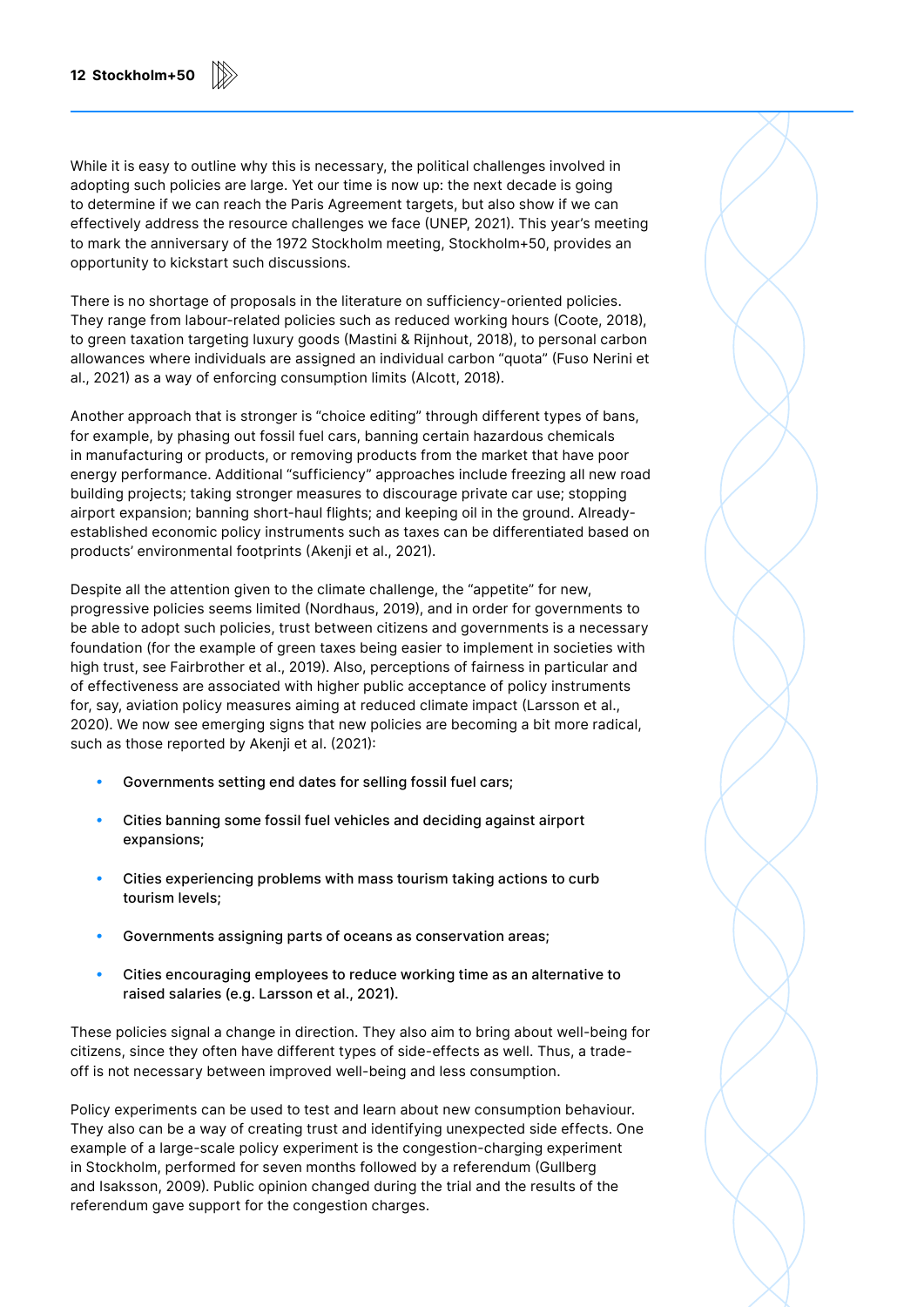Another interesting development in Europe is the increasing willingness of the EU and the region's national governments to directly regulate products' sustainability characteristics, and only allow high-quality products with respect to energy efficiency, chemical content, longer lifetimes, and reparability on the market (e.g. Svensson-Hoglund et al., 2021; Dalhammar et al., 2021; Dalhammar et al., 2022). Stricter regulation on what will be allowed on the market, including removing poor quality products, is an essential element in moving towards a more sustainable economy.

Benefits come with better cooperation in achieving sustainable consumption. If political and economic instruments include several countries, action can be taken where the cost is at its lowest and free riders can be avoided (Larsson et al., 2019). Some "hot spots" for action, such as long-distance travel and impacts from food production, are dependent on coordination between sectors and countries because of the complex global nature of supply chains. A scenario analysis highlights that in order to achieve sustainable consumption levels in line with the Paris Agreement, changes have to be initiated early on, across several socio-technical landscapes, carving and creating pathways for sustainable development (Larsson et al., 2022).

#### **Concluding remarks**

We need to address consumption challenges and increase our understanding of how consumption policies can support efforts to reach important sustainability targets. Policies can be designed in ways that create larger public acceptance (Larsson et al., 2020), and many of the measures can also contribute to an increased well-being as discussed above. Planning and developing policies for fair and sustainable consumption practices are possible and needed. Planning a transition is clearly better than acting under constraints out of necessity.

Sufficiency can be many things. An agenda for reduced consumption impacts can be combined with politics for increased well-being. And in the absence of national sufficiency strategies, local and regional bodies can lead the way. According to Callmer and Bradley (2021):

*Our results suggest that local and regional governments that strive for a commitment to sufficiency should formulate clear goals that serve to set environmental limits, for instance, in the form of carbon budgets, and then steer toward well-being for the inhabitants within these limits. Efforts should be made to secure stable funding for work within sustainable consumption and waste prevention, especially for projects with synergies in terms of reducing consumption and strengthening non-market relations. Using public procurement is another key tool.*

Leadership is required at all levels: international, national, regional and local. Stockholm+50 offers an opportunity to kickstart this agenda.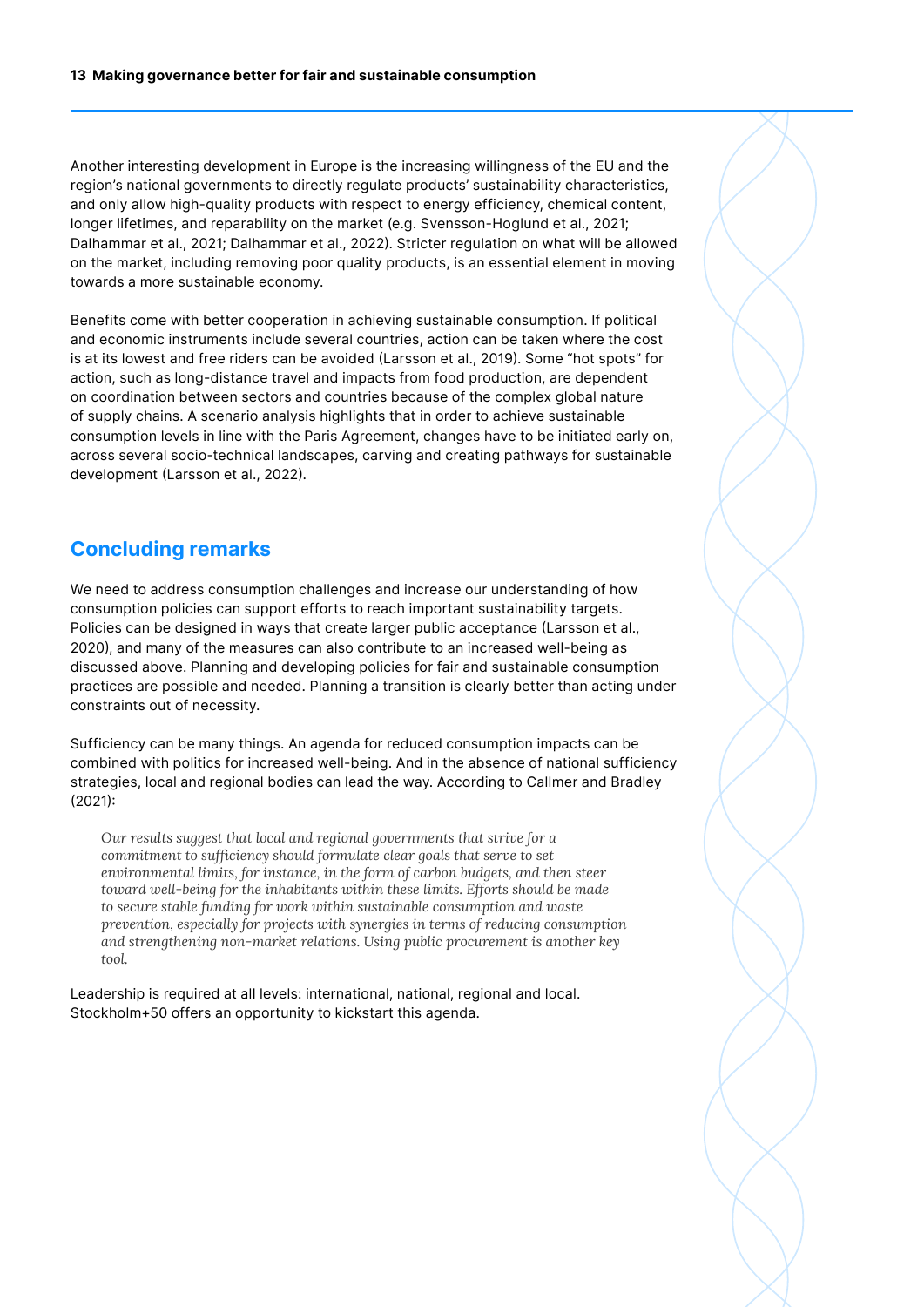### **7. References**

- Akenji, L., Bengtsson, M., Toivio, V., Lettenmeier, M., Fawcett, T., Parag, Y., Saheb, Y., Coote, A., Spangenberg, J. H., Capstick, S., Gore, T., Coscieme, L., Wackernagel, M., & Kenner, D. (2021).1.5-Degree Lifestyles: Towards a Fair Consumption Space for All. Hot or Cool Institute, Berlin.
- Alcott, B. (2010). Impact caps: Why population, affluence and technology strategies should be abandoned. Journal of Cleaner Production, 18(6), 552–560.
- Alcott, B. (2018). Environmental caps as a solution to rebound effects. In Sufficiency: Moving beyond the Gospel of Eco-Efficiency, edited by L. Rijnhout and R. Mastini, 9–13. Brussels: Friends of the Earth Europe.
- Alfredsson, E., Bengtsson, M., Szejnwald Brown, H., Isenhour, C., Lorek, S., Stevis, D., & Vergragt, P. (2018). Why achieving the Paris Agreement requires reduced overall consumption and production. Sustainability: Science, Practice and Policy, 14, 1.
- Anderson, K., Broderick, J.F., & Stoddard, I. (2020). A factor of two: how the mitigation plans of "climate progressive" nations fall far short of Paris-compliant pathways. Climate Policy, 20, 1290-1304.
- Bjørn, A., Kalbar, P., Nygaard, S. E., Kabins, S., Jensen, C. L., Birkved, M., Schmidt, J., & Hauschild, M. Z. (2018). Pursuing necessary reductions in embedded GHG emissions of developed nations: Will efficiency improvements and changes in consumption get us there? Global Environmental Change, 52, 314-324.
- Börjesson Rivera, M., Håkansson, C., Svenfelt, Å. and Finnveden, G. (2014): Including second order effects in environmental assessments of ICT. Environmental Modelling and Software. 56, 105-115
- Callmer, Å., & Bradley, K. (2021). In search of sufficiency politics: The case of Sweden. Sustainability: Science, Practice, and Policy, 17(1), 196–209. [https://doi.org/10.1080/1548773](https://doi.org/10.1080/15487733.2021.1926684) [3.2021.1926684](https://doi.org/10.1080/15487733.2021.1926684)
- Carlsson Kanyama, A., Nässén, J., & Benders, R. (2021). Shifting expenditure on food, holidays, and furnishings could lower greenhouse gas emissions by almost 40%. Journal of Industrial Ecology, 25, 6, 1602-1616.<https://doi.org/10.1111/jiec.13176>
- Cohen, M. J. (2020). Does the COVID-19 outbreak mark the onset of a sustainable consumption transition? Sustainability: Science, Practice and Policy, 16:1, 1-3, DOI: 10.1080/15487733.2020.1740472
- Coote, A. (2018). The case for reduced working hours. In Sufficiency: Moving Beyond the Gospel of Eco-Efficiency, edited by L. Rijnhout and R. Mastini, 18–21. Brussels: Friends of the Earth Europe.
- Dale, G., Mathai, M. V., & de Oliveira, J. A. P. (Eds.). (2016). Green Growth: Ideology, Political Economy and the Alternatives. London: Zed Books Ltd.
- Dalhammar, C. (2019). It is never too late to give up, or is it? Revisiting policies for sustainable consumption. In: Mont, O. (ed). A Research Agenda for Sustainable Consumption Governance. Edward Elgar Publishing.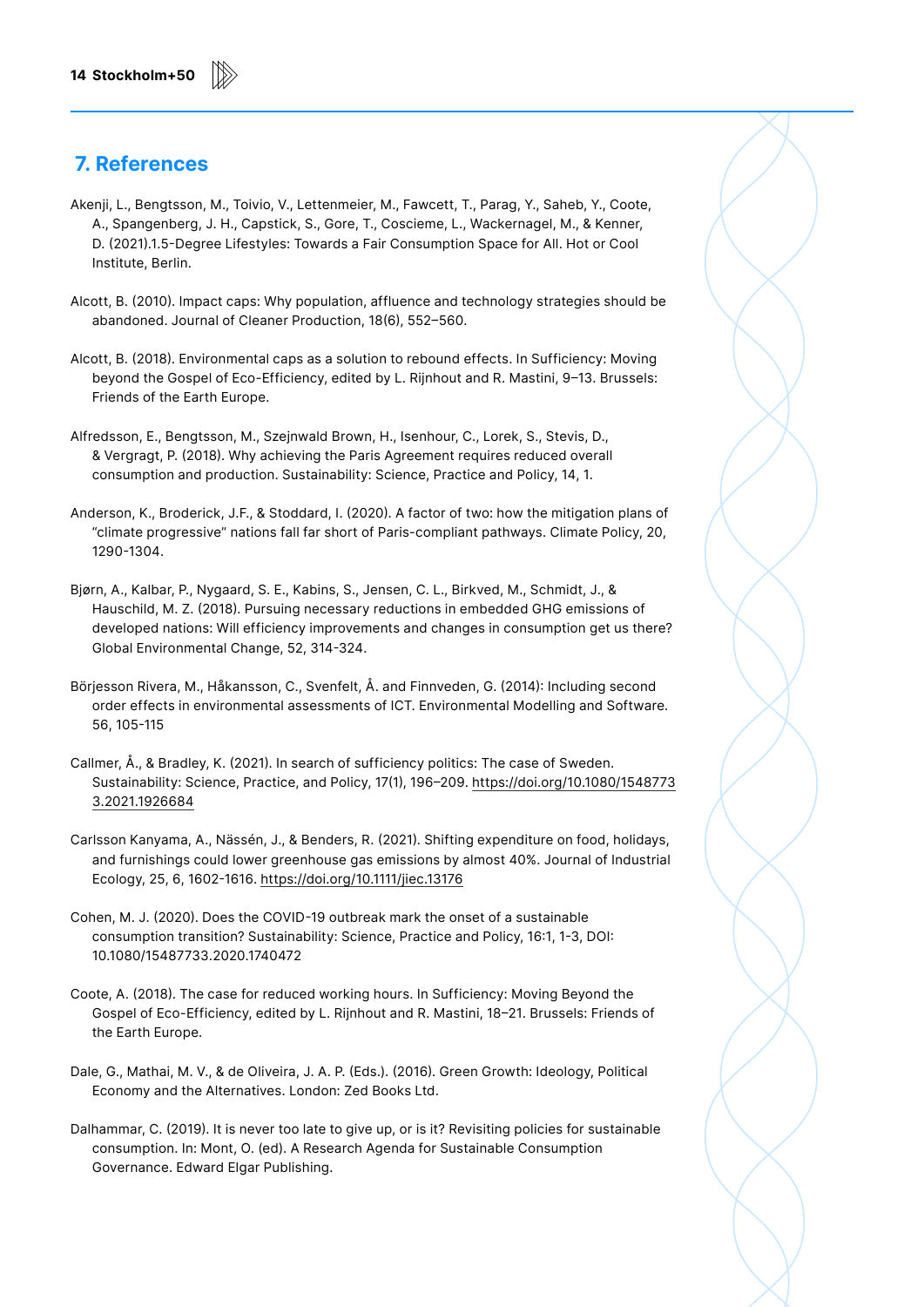- Dalhammar, C., Hartman, C., Larsson, J., Jarelin, J., Milios, L., & Mont, O. (2022). Moving away from the throwaway society. Five policy instruments for extending the life of consumer durables. Mistra Sustainable Consumption, Report 1:12E. Gothenburg: Chalmers University of Technology.
- Dalhammar, C., Milios, L., and Richter, J. L. (2021). Increasing the lifespan of products policies and consumer perspectives. Report: Swedish Energy Agency, Stockholm.
- ECOFYS et al. (2015). The land use change impact of biofuels consumed in the EU

Quantification of area and greenhouse gas impacts: Report to the European Commission.

- Eggestrand, E., & Svenfelt, Å. (2020). Andra ordningens miljöeffekter vid uppskalning av potentiellt hållbara konsumtionspraktiker. Mistra Sustainable Consumption, Rapport 1:7. Stockholm: KTH.
- Fairbrother, M., Johansson Sevä, I., & Kulin, J. (2019). Political trust and the relationship between climate change beliefs and support for fossil fuel taxes: Evidence from a survey of 23 European countries. Global Environmental Change, 59, 102003. [https://doi.org/10.1016/j.](https://doi.org/10.1016/j.gloenvcha.2019.102003) [gloenvcha.2019.102003](https://doi.org/10.1016/j.gloenvcha.2019.102003)
- Fauré, E., Finnveden, G., & Gunnarsson-Östling, U. (2019a): Four low-carbon futures for a Swedish society beyond GDP-growth. Journal of Cleaner Production, 236, 117595.
- Fauré, E., Dawkins, E., Wood, R., Finnveden, G., Palm, V., Persson, L., & Schmidt, S. (2019b). Environmental pressure from Swedish consumption – the largest contributing producer countries, products and services. Journal of Cleaner Production, 231, 698–713.
- Feiveson, H., Mian, Z., Ramana, M.V., and von Hippel, F. (2011). Managing Spent Fuel from Nuclear Power Reactors. Experience and Lessons from Around the World. Report: International Panel on Fissile Materials.
- Folke, C., Polasky, S., Rockström, J., Galaz, V., Westley, F., Lamont, M., Scheffer, M., Österblom, H., Carpenter, S., III, F. S. C., Crona, B., Daily, G., Dasgupta, P., Gaffney, O., Gordon, L., Hoff, H., Levin, S., Lubchenco, J., Steffen, W., & Walker, B. (2020). Our Future in the Anthropocene Biosphere: Global Sustainability and Resilient Societies. Beijer Discussion Paper Series No. 272.
- Font Vivanco, D., Kemp, R., & van der Voet, E. (2016). How to deal with the rebound effect? A policy-oriented approach. Energy Policy, 94, 114–125. [https://doi.org/10.1016/j.](https://doi.org/10.1016/j.enpol.2016.03.054) [enpol.2016.03.054](https://doi.org/10.1016/j.enpol.2016.03.054)
- Fuchs, D., Sahakian, M., Gumbert, T., Di Giulio, A., Maniates, M., Lorek, S., & Graf, A. (2021). Consumption Corridors. Living a Good Life Within Sustainable Limits. Routledge.
- Fuso Nerini, F., Fawcett, T., Parag, Y., & Ekins, P. (2021). Personal carbon allowances revisited. Nature Sustainability, 1–7.
- Gore, T. (2021). Carbon inequality in 2030. Per capita consumption emissions and the 1.5°C Goal. Oxfam International and the Institute for European Environmental Policy, November 2021.
- Gore, T., Alestig, M., & Ratcliff, A. (2020a). Confronting carbon inequality. Putting climate justice at the heart of the COVID-19 Recovery. OXFAM media briefing, Sep. 2020.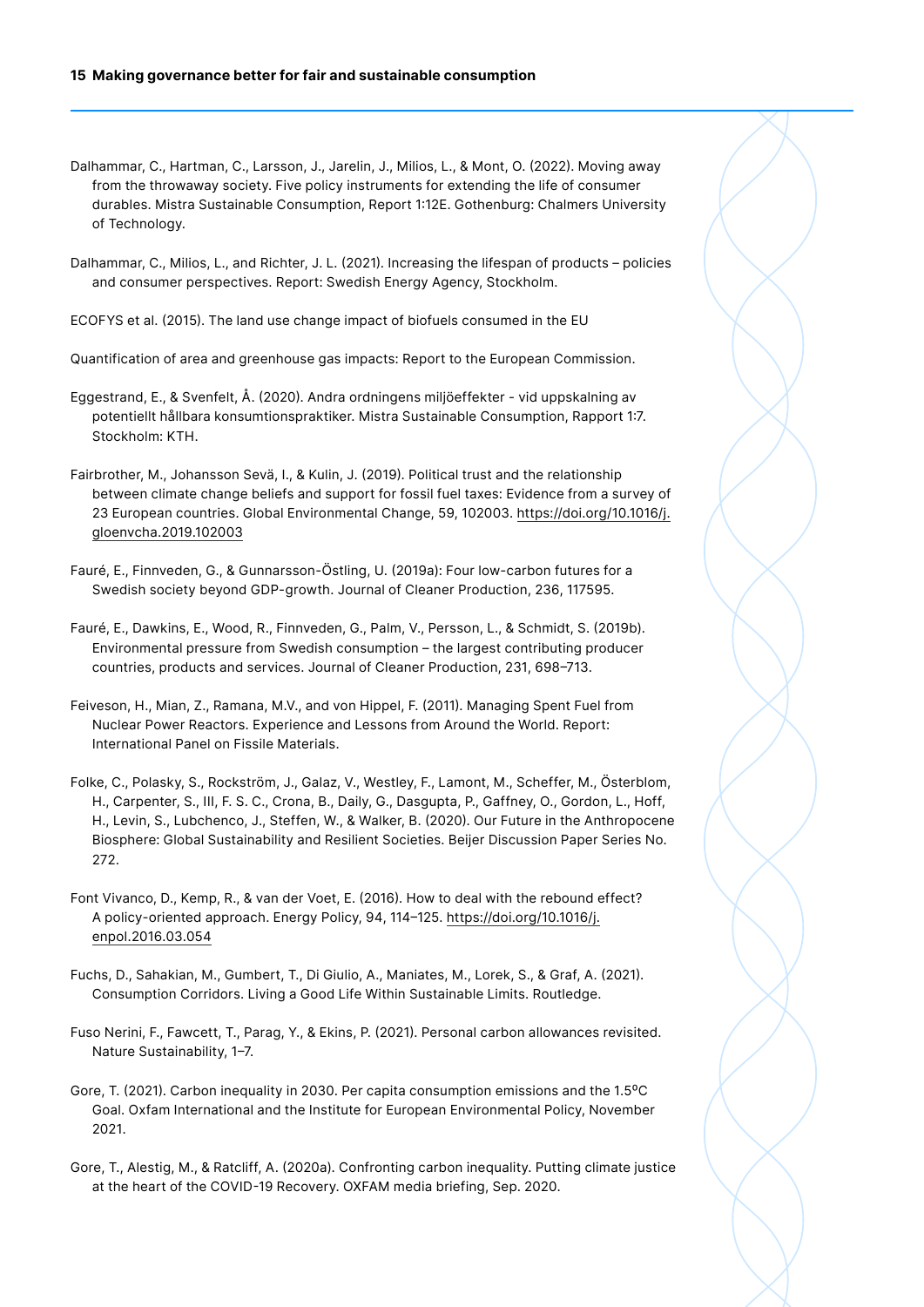- Gore, T., Alestig, M., & Herman, M.-O. (2020b). Confronting carbon inequality in the European Union. Why the European Green Deal must tackle inequality while cutting emissions. OXFAM media briefing Dec. 2020.
- Gullberg, A., & Isaksson, K. (Eds.) (2009). Congestion Taxes in City Traffic: Lessons Learnt from the Stockholm Trial. Nordic Academic Press.
- Gössling, S., & Humpe, A. (2020). The global scale, distribution and growth of aviation: Implications for climate change. Global Environmental Change, 65, 102194
- Gössling, S., Hanna, P., Higham, J., Cohen, S., & Hopkins, D. (2019). Can we fly less? Evaluating the 'necessity' of air travel. Journal of Air Transport Management, 81, 101722.

Haberl, H., Wiedenhofer, D., Virág, D., Kalt, G., Plank, B., Brockway, P., Fishman, T.,

- Hausknost, D., Krausmann, F., Leon-Gruchalski, B., Mayer, A., Pichler, M., Schaffartzik,A., Sousa, T., Streeck, J., & Creutzig, F. (2020). A systematic review of the evidence on decoupling of GDP, resource use and GHG emissions, part II: Synthesizing the insights. Environmental Research Letters, 15(6).<https://doi.org/10.1088/1748-9326/ab842a>
- Hertweck, F., Benetto, E., Coignet, P., Gibon, T., Hitaj, C., Kessler, S., Molz, M., Marić, M., Paris, K., Schneider, N., Schulz, C., et al. (2021). Luxembourg 2050: Prospects for a Regenerative City–Landscape, Report Phase 2. Luxembourg in Transition, Ministry of Energy and Spatial Planning
- Hickel, J. (2015). Five reasons to think twice about the UN's Sustainable Development Goals. LSE blog Sep 2015. Available: [https://blogs.lse.ac.uk/southasia/2015/09/23/five-reasons-to](https://blogs.lse.ac.uk/southasia/2015/09/23/five-reasons-to-think-twice-about-the-uns-sustainable-development-goals/)[think-twice-about-the-uns-sustainable-development-goals/](https://blogs.lse.ac.uk/southasia/2015/09/23/five-reasons-to-think-twice-about-the-uns-sustainable-development-goals/)
- Hickel, J. (2018). The Divide: Global Inequality from Conquest to Free Markets. WW Norton & Company.
- Hickel, J., & Kallis, G. (2020). Is green growth possible? New Political Economy, 25(4), 469–486.
- International Energy Agency (IEA). (2021). Global Energy Review 2021. Flagship report April 2021.
- IPCC. (2021). Summary for policymakers. In Climate Change 2021: The Physical Science Basis. Contribution of Working Group I to the Sixth Assessment Report of the Intergovernmental Panel on Climate Change. Masson-Delmotte, V., P. Zhai, A. Pirani, S. L. Connors, C. Péan, S. Berger, N. Caud, Y. Chen, L. Goldfarb, M. I. Gomis, M. Huang, K. Leitzell, E. Lonnoy, J. B. R. Matthews, T. K. Maycock, T. Waterfield, O. Yelekci, R. Tu & B. Zhou (Eds.). Cambridge University Press.
- IPBES. (2019). Summary for policymakers of the global assessment report on biodiversity and ecosystem services of the Intergovernmental Science-Policy Platform on Biodiversity and Ecosystem Services. S. Diaz, J. Settele, E.S. Brodizio, H.T. Ngo, M. Guèze, J.Agard, A.Arneth, P. Balvanera, K.A. Brauman, S.H.M. Butchart, K.M.A. Chan, L.A. Garibaldi, K.Ichii, J.Liu, S.M. Subramanian, G.F.Midgley, P. Miloslavich, Z. Molnár, D. Obura, A. Pfaff, S. Polasky, A. Purvis, J. Razzaque, B. Reyers, R.Roy Chowdhury, Y.J. Shin, I.J. Visseren-Hamakers, K.J. Willis and C.N. Zayas (Eds.) IPBES secretariat, Bonn, Germany.
- Isenhour, C., & Feng, K. (2016). Decoupling and displaced emissions: on Swedish consumers, Chinese producers and policy to address the climate impact of consumption. Journal of Cleaner Production, 134, A, 320-329.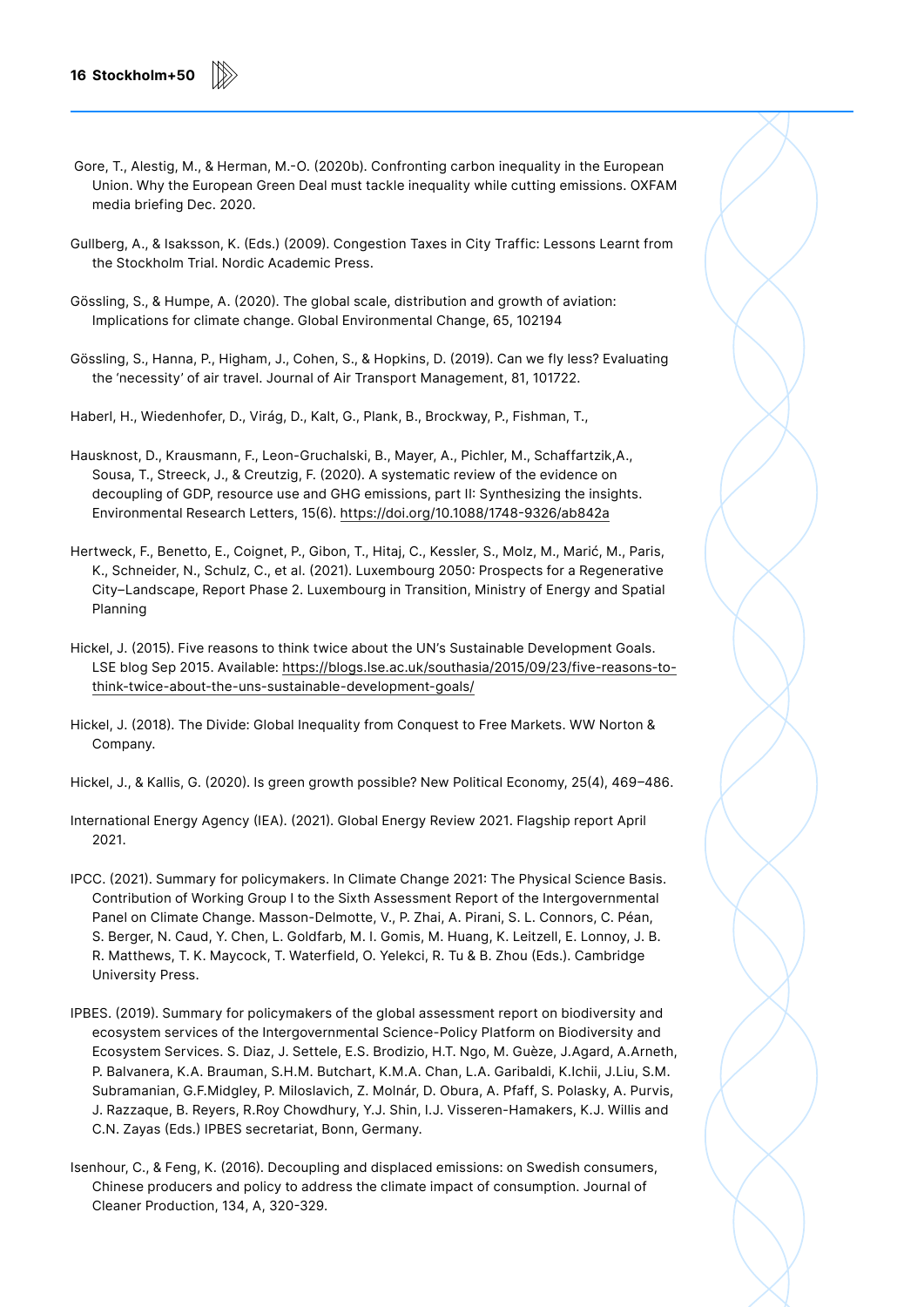- Ivanova, D., Stadler, K., Steen-Olsen, K., Wood, R., Vita, G., Tukker, A., & Hertwich, E. G. (2016): Environmental impact assessment of household consumption. Journal of Industrial Ecology, 20, 526-536.
- Ivanova, D., Barrett, J., Widenhofer, D., Macura, B., Callaghan, M., & Creutzig, F. (2020). Quantifying the potential for climate change mitigation of consumption options. Environmental Research Letters, 15, 093001.
- Jänicke, M. (2012). "Green growth": From a growing eco-industry to economic sustainability. Energy Policy, 48, 13-21.
- Kartha, S., Kemp-Benedict, E., Ghosh, E., Nazareth, A., & Gore, T. (2020). The Carbon Inequality Era. An Assessment of the Global Distribution of Consumption Emissions Among Individuals from 1990 to 2015 And Beyond. Report: Stockholm Environment Institute and OXFAM.
- Larsson, J., S. Björk, E. Lundberg, J. Nässén, & O. Persson. (2021). Om att kunna välja förkortad arbetstid. En hållbarhetsanalys av den utvidgade deltidsrätten inom Göteborg stad. Gothenburg Studies in Work Science, 23, 2021 <http://hdl.handle.net/2077/70071>
- Larsson, J., Elofsson, A., Sterner, T., & Åkerman, J. (2019). International and national climate policies for aviation: A review. Climate Policy, 19(6), 787–799.
- Larsson, J., Matti, S., & Nässén, J. (2020). Public support for aviation policy measures in Sweden. Climate Policy, 20, 1305-1321.
- Larsson, J., Morfeldt, J., Johansson, D., Rootzén, J., Hult, C., Åkerman, J., Hedenus, F., Sprei, F., Nässén, J. (2022). Consumption based scenarios for Sweden - basis for discussions about new climate targets. Mistra Sustainable Consumption, Rapport 1:11. Göteborg: Chalmers tekniska högskola.
- Lorek, S., & Fuchs, D. (2013). Strong sustainable consumption governance–precondition for a degrowth path? Journal of Cleaner Production, 38, 36–43.
- Luderer, G., Pehl, M., Arvesen, A., Gibon, T., Bodirsky, B. L., de Boer, H. S., Fricko, O., Hejazi, M., Humpenöder, F., Iyer, G., Mima, S., Mouratiadou, I., Pietzcker, R. C., Popp, A., van den Berg, M., van Vuuren, D., Hertwich, E. G. (2019). Environmental co-benefits and adverse sideeffects of alternative power sector decarbonization strategies. Nature Communications, 10, 5229.
- Malmaeus, M., Nyblom, Å., Mellin, A., Hasselström, L., & Åkerman, J. (2021). Rekyleffekter och utformning av styrmedel (text B 2410; p. 68). IVL Svenska Miljöinstitutet. [https://www.ivl.se/](https://www.ivl.se/vart-erbjudande/forskning/transporter/rekyleffekter-och-utformningav-styrmedel.html) [vart-erbjudande/forskning/transporter/rekyleffekter-och-utformningav-styrmedel.html](https://www.ivl.se/vart-erbjudande/forskning/transporter/rekyleffekter-och-utformningav-styrmedel.html)
- Mastini, R., & Rijnhout, L. (2018). Ideas for sufficiency. In Sufficiency: Moving Beyond the Gospel of Eco-Efficiency, edited by L. Rijnhout and R. Mastini, 34–45. Brussels: Friends of the Earth Europe.
- Mont, O., & Dalhammar, C. (2005). Sustainable consumption: at the cross-road of environmental and consumer policies. Intertnational Journal of Sustainable Development, 8(4), 258-279.
- Newell, P., Daley, F., & Twena, M. (2021). Changing Our Ways? Behaviour change; the climate crisis (p. 73). The Cambridge Sustainability Commission on Scaling Behaviour Change. [https://www.cambridge.org/core/journals/global-sustainability/cambridge-sustainability](https://www.cambridge.org/core/journals/global-sustainability/cambridge-sustainability-commissions/changing-our-ways)[commissions/changing-our-ways](https://www.cambridge.org/core/journals/global-sustainability/cambridge-sustainability-commissions/changing-our-ways)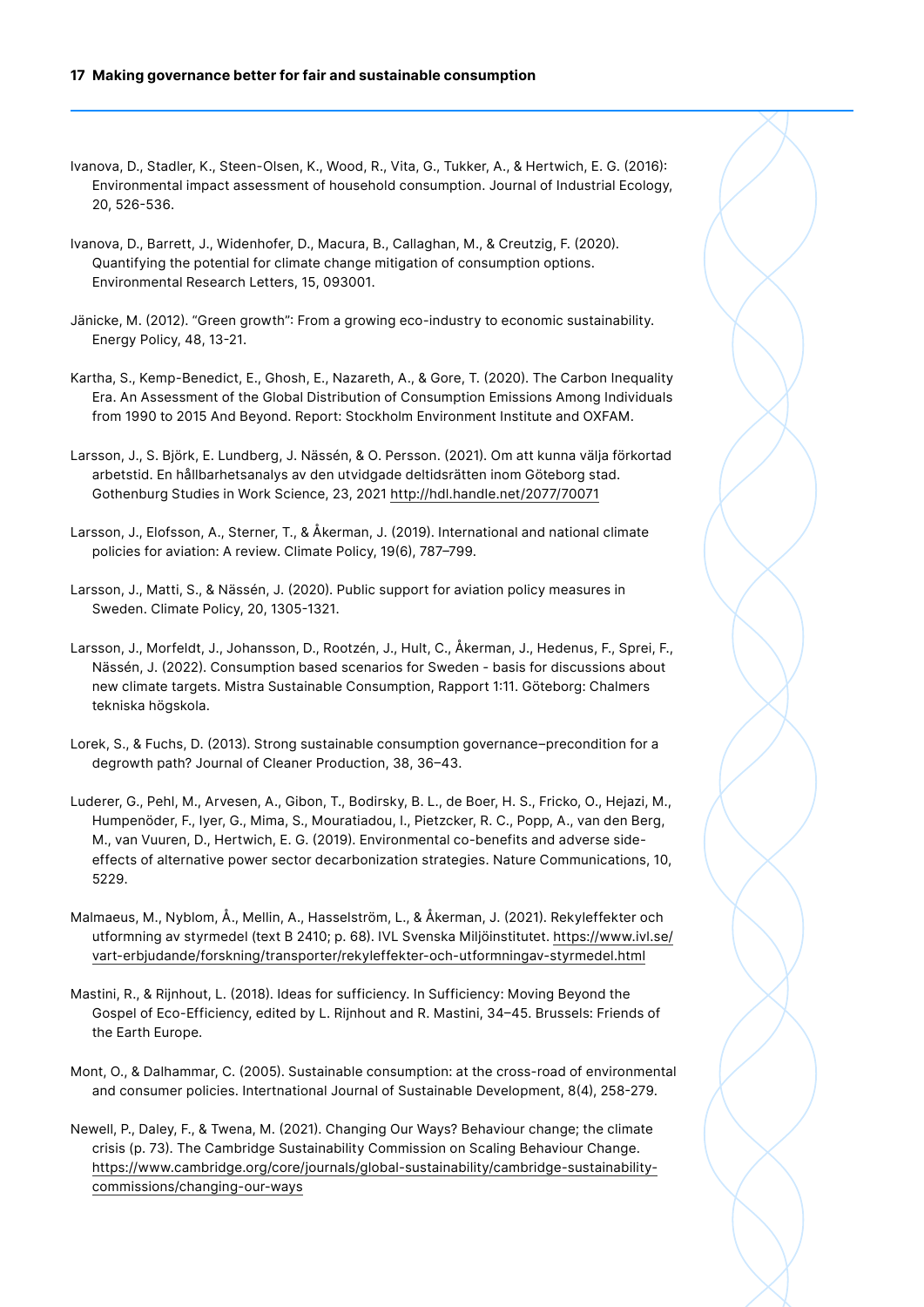Nissinen, A., & Savolainen, H. (Eds). (2019). Carbon footprint and raw material

- requirement of public procurement and household consumption in Finland. Results from the ENVIMAT-model. Report: Finnish Environment Institute.
- Nordhaus, T. (2019). The empty radicalism of the climate apocalypse. Issues in Science and Technology TK(4).
- Palm, V., Wood, R., Berglund, M., Dawkins, E., Finnveden, G., Schmidt, S., & Stenbach, N. (2019). Environmental pressures from Swedish consumption – a hybrid multi-regional input-output approach. Journal of Cleaner Production, 228, 634-644
- Parrique, T., Barth, J., Briens, F., Kerschner, C., Kraus-Polk, A., Kuokkanen, A., & Spangenberg, J. H. (2019). Decoupling debunked: Evidence and arguments
- against green growth as a sole strategy for sustainability. Report: European Environmental Bureau.
- Persson, L., Arvidsson, R., Berglund, M., Cederberg, C., Finnveden, G., Palm, V., Sörme, L., Schmidt, S., & Wood, R. (2019). Indicators for national consumption-based accounting for chemicals. Journal of Cleaner Production, 215, 1-12.
- Peters, G.P., J. C. Minx, C. L. Weber, and O. Edenhofer. (2011). Growth in emission transfers via international trade from 1990 to 2008. Proceedings of the National Academy of Sciences of the United States of America, 108, 21, 8903–8908.
- Peters, G. P., & Hertwich, E. G. (2008). CO2 embodied in international trade with implications for global climate policy. Environmental Science & Technology, 42, 1401-1407.
- Raworth, K. (2018). Doughnut Economics: Seven Ways to Think Like a 21st-Century Economist. Cornerstone. Chelsea Green Publishing.
- Sachs, J., Kroll, C., Lafortune, G. Fuller, G., & Woelm, F. (2021). The Decade of Action for the Sustainable Development Goals: Sustainable Development Report 2021. Cambridge University Press.
- Sánchez-Páramo, C., Hill, R., Gerszon Mahler, D., Narayan, A., & Yonzan, N. (2021).
- COVID-19 leaves a legacy of rising poverty and widening inequality. World Bank blog:
- [https://blogs.worldbank.org/developmenttalk/covid-19-leaves-legacy-rising-poverty](https://blogs.worldbank.org/developmenttalk/covid-19-leaves-legacy-rising-poverty-andwidening-inequality)[andwidening-inequality](https://blogs.worldbank.org/developmenttalk/covid-19-leaves-legacy-rising-poverty-andwidening-inequality)
- Schmidt, S., Södersten, C.-J., Wiebe, K., Simas, M., Palm, V., & Wood, R. (2019). Understanding GHG emissions from Swedish consumption – Current challenges in reaching the generational goal. Journal of Cleaner Production 212, 428-437
- Steffen, W., Broadgate, W., Deutsch, L., et al. (2015). The trajectory of the Anthropocene: The great acceleration. The Anthropocene Review, 2 (1), 81–98.
- Svenfelt, Å., Alfredsson, E., Bradley, K., Fauré, E., Finnveden, G., Fuehrer, P., Gunnarsson-Östling, U., Isaksson, K., Malmaeus, M., Malmqvist, T., Skånberg, K., Stigson, P., Aretun, Å., Buhr, K., Hagbert, P., & Öhlund, E. (2019). Scenarios for sustainable futures beyond GDP growth 2050. Futures 111, 1-14.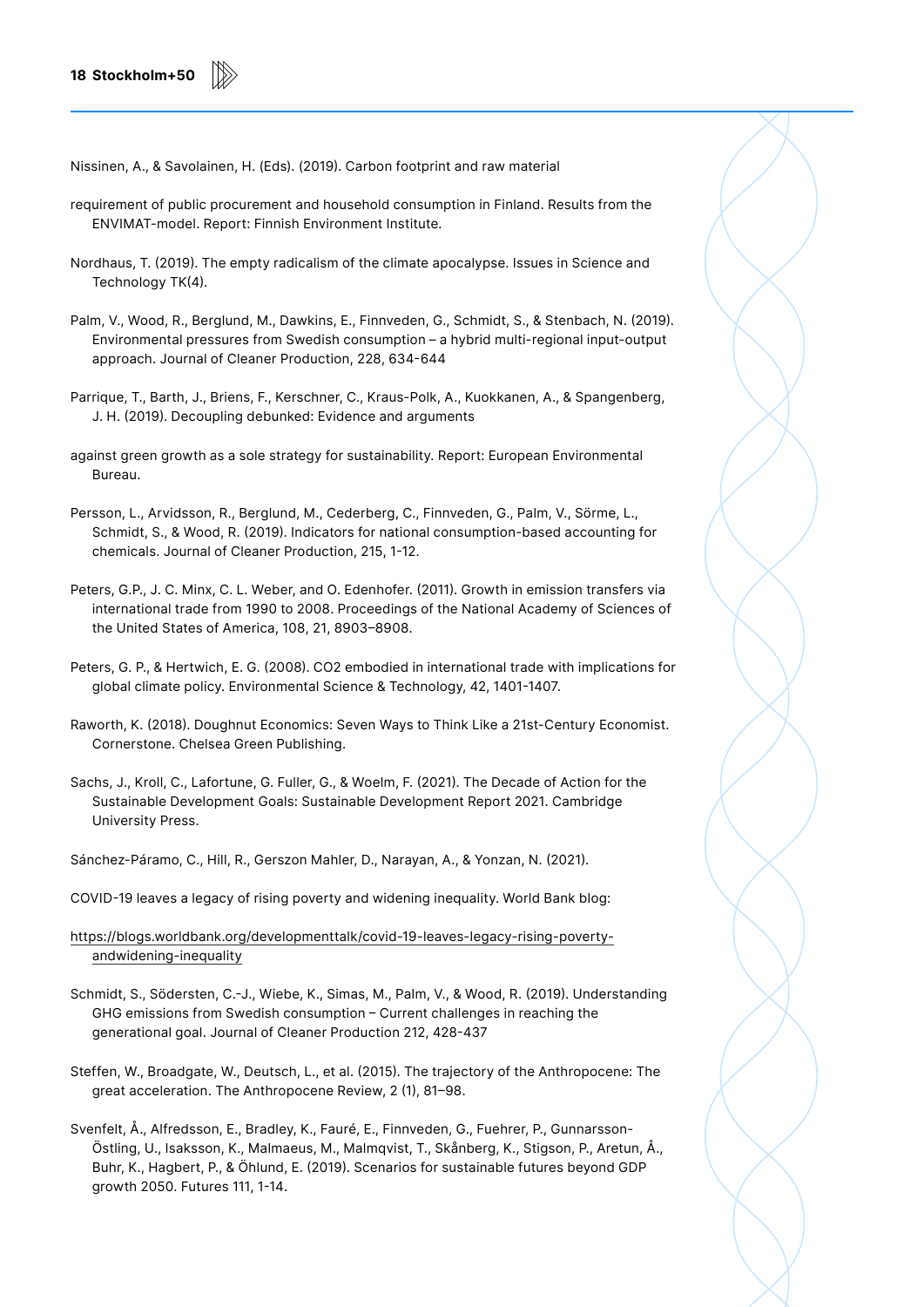#### **19 Making governance better for fair and sustainable consumption**

- Svensson-Hoglund, S., Richter, J. L., Maitre-Ekern, E., Russell, J. D., Pihlajarinne, T., & Dalhammar, C. (2021). Barriers, enablers and market governance: A review of the policy landscape for repair of consumer electronics in the EU and the U.S. Journal of Cleaner Production 288, 125488
- Swedish EPA. (2022). Konsumtionsbaserade utsläpp av växthusgaser i Sverige och andra länder. [https://www.naturvardsverket.se/data-och-statistik/konsumtion/vaxthusgaser](https://www.naturvardsverket.se/data-och-statistik/konsumtion/vaxthusgaser-konsumtionsbaserade-utslapp-i-sverige-och-andra-lander/)[konsumtionsbaserade-utslapp-i-sverige-och-andra-lander/](https://www.naturvardsverket.se/data-och-statistik/konsumtion/vaxthusgaser-konsumtionsbaserade-utslapp-i-sverige-och-andra-lander/)
- Swedish EPA (Naturvårdsverket). (n.d.). The generational goal. Available: [https://www.](https://www.naturvardsverket.se/en/environmental-work/environmental-objectives/the-generational-goal/) [naturvardsverket.se/en/environmental-work/environmental-objectives/the-generational](https://www.naturvardsverket.se/en/environmental-work/environmental-objectives/the-generational-goal/)[goal/](https://www.naturvardsverket.se/en/environmental-work/environmental-objectives/the-generational-goal/)
- Tukker, A., Bulavaskaya, T., Giljum, S., de Koning, A., Lutter, S., Simas, M., Stadler, K., & Wood, R. (2016). Environmental and resource footprints in a global context: Europe's structural deficit in resource endowments. Global Environmental Change, 2016(40): 171-181.
- Tukker, A., Wood, R., & Schmidt, S. (2020). Towards accepted procedures for calculating international consumption-based carbon accounts. Climate Policy, 20, S90-S106.
- United Nations. (2021). The Sustainable Development Goals Report 2021.
- United Nations Environment Programme (UNEP). (2011). Towards a green economy: pathways to sustainable development and poverty eradication – a synthesis for policy makers. Nairobi: UNEP
- United Nations Environment Programme (UNEP). (2020). Emissions Gap Report 2020. Nairobi: UNEP.
- United Nations Environment Programme (UNEP). (2021). Making Peace with Nature: A scientific blueprint to tackle the climate, biodiversity and pollution emergencies.

Nairobi: UNEP.

- van den Bergh, J. C. J. M. (2018). Agrowth instead of anti- and pro-growth: less polarization, more support for sustainability/climate policies. The Journal of Population and Sustainability, 3 (1), 53-73.
- Victor, P. (2010). Questioning economic growth. Nature 468, 370–371.
- Victor, P. (2012). Growth, degrowth and climate change: a scenario analysis. Ecological Economics, 84, 206-212.
- WRAP. (2010). Environmental benefits of recycling 2010 update. Report.
- Xu, C., Dai, Q., Gaines, L., Hu, M., Tukker, A., & Steubing, B. (2020). Future material demand for automotive lithium-based batteries. Communications Materials, 1(1), 1–10. [https://doi.](https://doi.org/10.1038/s43246-020-00095-x) [org/10.1038/s43246-020-00095-x](https://doi.org/10.1038/s43246-020-00095-x)
- Zink, T., & Geyer, G. (2017). Circular economy rebound. Journal of Industrial Ecology, 21, 593- 602.